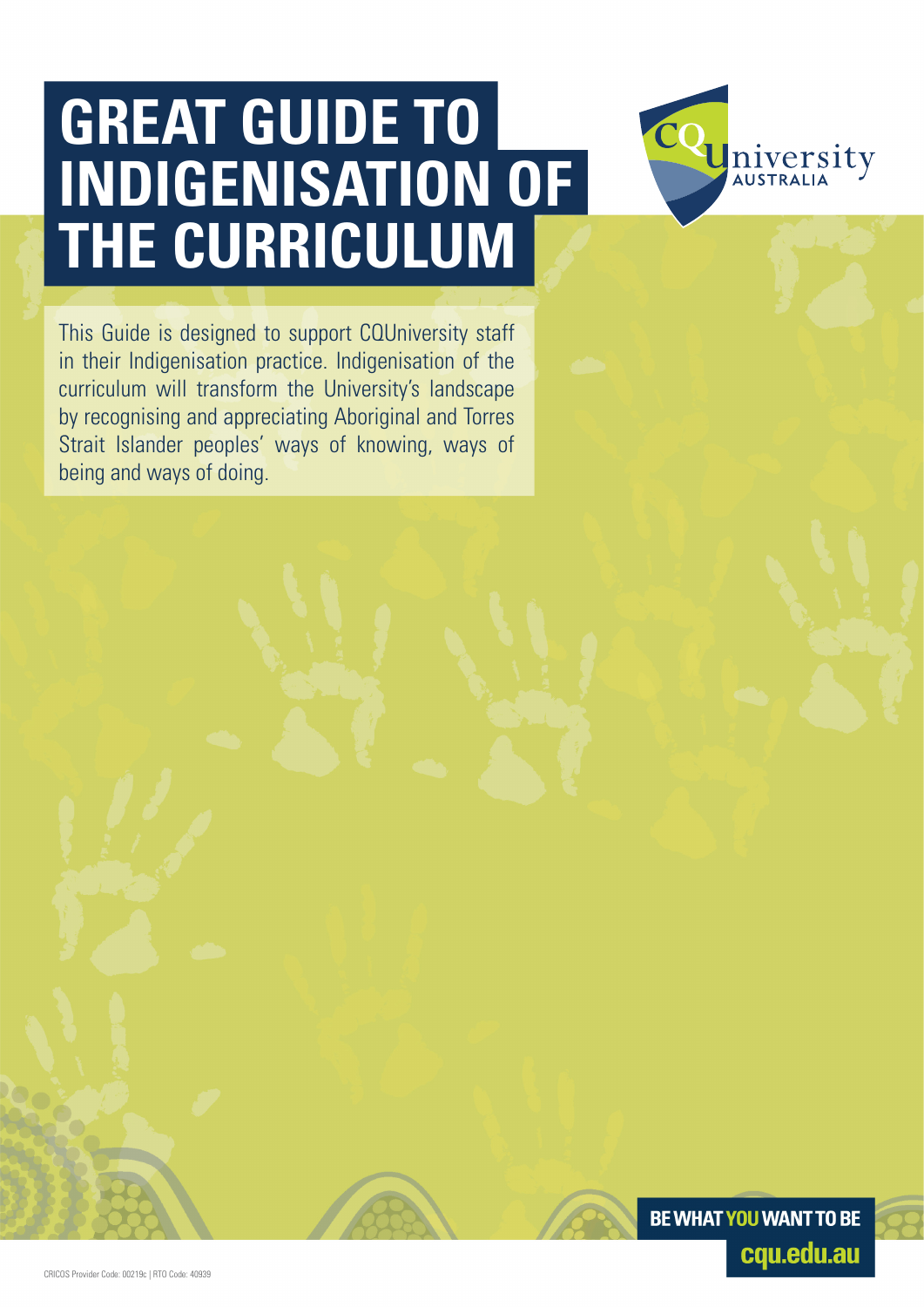The *Great Guide to Indigenisation of the Curriculum* has been produced by CQUniversity Australia, with grant funding made possible through the Higher Education Participation and Partnerships Program (HEPPP).

The HEPPP is a Commonwealth initiative that aims to ensure that all Australians from low SES backgrounds who have the ability to study at university have the opportunity to do so. It provides funding to assist universities to undertake activities and implement strategies that improve access to undergraduate courses for people from low SES backgrounds, as well as improving the retention and completion rates of those students.

CQUniversity is known within the Australian higher education sector as the nation's most inclusive university. We respect and seek full participation from staff and students, and the community, and value the diversity of their backgrounds, experience and culture.

CQUniversity defines itself by who it embraces, rather than who it excludes and because of this the University is proud to have the highest ratio of students from disadvantaged backgrounds, compared to any other Australian university.

## **ACKNOWLEDGEMENTS**

CQUniversity recognises and acknowledges the sovereignty of Aboriginal and Torres Strait Islander peoples as the original custodians of the land that makes up Australia.

We acknowledge and pay our deepest respects to Elders past, present and future throughout Australia. In particular, we pay our respects to the peoples on whose Country this research was carried out.

| <b>Publication Date:</b> | November 2016             |
|--------------------------|---------------------------|
| Last Updated:            | 29 November 2016 11:03 AM |
| ISBN:                    | 978-1-921047-20-6         |

Produced by the Office of Indigenous Engagement, Centre for Regional Advancement of Learning, Equity, Access and Participation, and Learning and Teaching Services, at CQUniversity Australia.

Citation details: Al-Natour, R., Fredericks, B., Bargallie, D., Marrie, H. and Bond, C. 2016. *Great Guide to Indigenisation of the Curriculum*. Office of Indigenous Engagement, CQUniversity: Rockhampton, Australia.

**For more information about this Great Guide and/or CQUniversity HEPPP:**

Phone: +61 7 4930 9270 Email: [heppp@cqu.edu.au](mailto:heppp%40cqu.edu.au?subject=) [www.cqu.edu.au/HEPPP](http://www.cqu.edu.au/HEPPP)

Published by CQUniversity Australia Rockhampton, Queensland. CRICOS Provider Code: 00219C | RTO Code: 40939

The information provided within the Great Guide to Indigenisation of the Curriculum was correct at time of release and is subject to change.

This material has been reproduced and communicated to you by or on behalf of Central Queensland University with permission. The material in this communication may be subject to copyright under the Act. Any further reproduction or communication of this material by you may be the subject of copyright protection under the Act.

Do not remove this notice.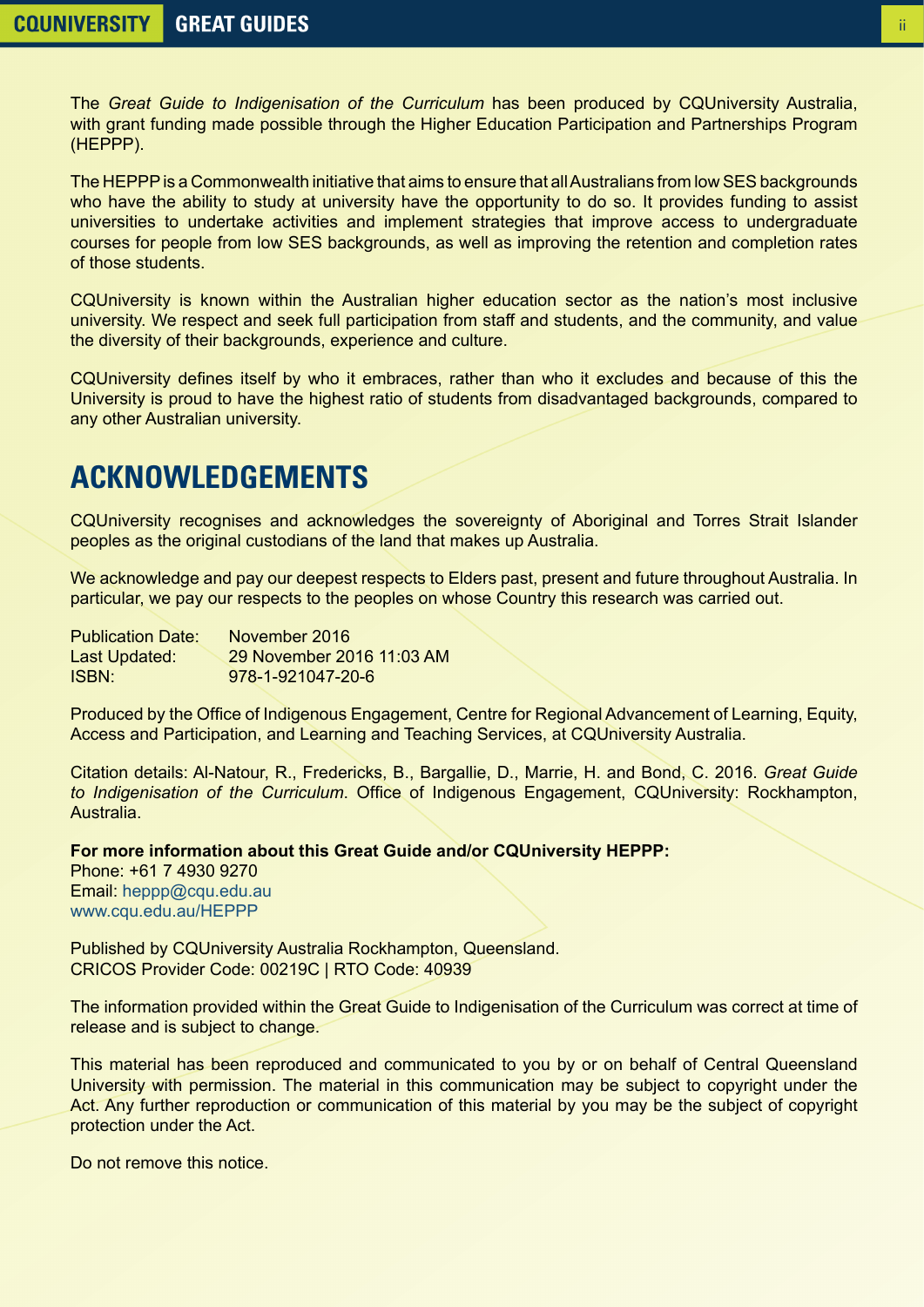# **CONTENTS**

|                |     | <b>SUMMARY</b><br>4                                                         |                |  |
|----------------|-----|-----------------------------------------------------------------------------|----------------|--|
| $\overline{2}$ |     | INDIGENISATION AND COUNIVERSITY'S CORE BUSINESS GOALS                       | 4              |  |
|                | 2.1 | Engagement and engaged enterprise                                           | $\overline{4}$ |  |
|                | 2.2 | Learning and teaching                                                       | 4              |  |
|                | 2.3 | <b>Research and innovation</b>                                              | 5              |  |
| 3              |     | WHY INDIGENISE THE CURRICULUM?                                              | 5              |  |
| 4              |     | INDIGENISATION OF THE CURRICULUM: WHERE DO WE BEGIN?                        | $\overline{7}$ |  |
| 5              |     | RELEVANT CONCEPTS ON INDIGENISATION OF THE CURRICULUM                       | 8              |  |
| $6\phantom{a}$ |     | A FRAMEWORK FOR INDIGENISATION OF THE CURRICULUM                            | $\overline{9}$ |  |
|                | 6.1 | Yarning up and valuing Indigenous knowledges                                | 9              |  |
|                | 6.2 | Normalising the presence of Indigenous epistemologies within the curriculum | 10             |  |
|                | 6.3 | Utilising Indigenous pedagogies                                             | 11             |  |
|                | 6.4 | Decolonising research methodologies                                         | 11             |  |
|                | 6.5 | <b>Community in the classroom</b>                                           | 12             |  |
|                | 6.6 | Third spaces within tertiary places                                         | 13             |  |
|                | 6.7 | Developing and including graduate attributes                                | 13             |  |
|                | 6.8 | Social justice principles                                                   | 14             |  |
| 7              |     | <b>COURSE AND UNIT DEVELOPMENT</b>                                          | 14             |  |
|                | 7.1 | <b>Strategies of Indigenisation</b>                                         | 16             |  |
| 8              |     | <b>FURTHER ASSISTANCE</b>                                                   | 17             |  |
| 9              |     | <b>REFERENCES</b>                                                           | 17             |  |
|                |     |                                                                             |                |  |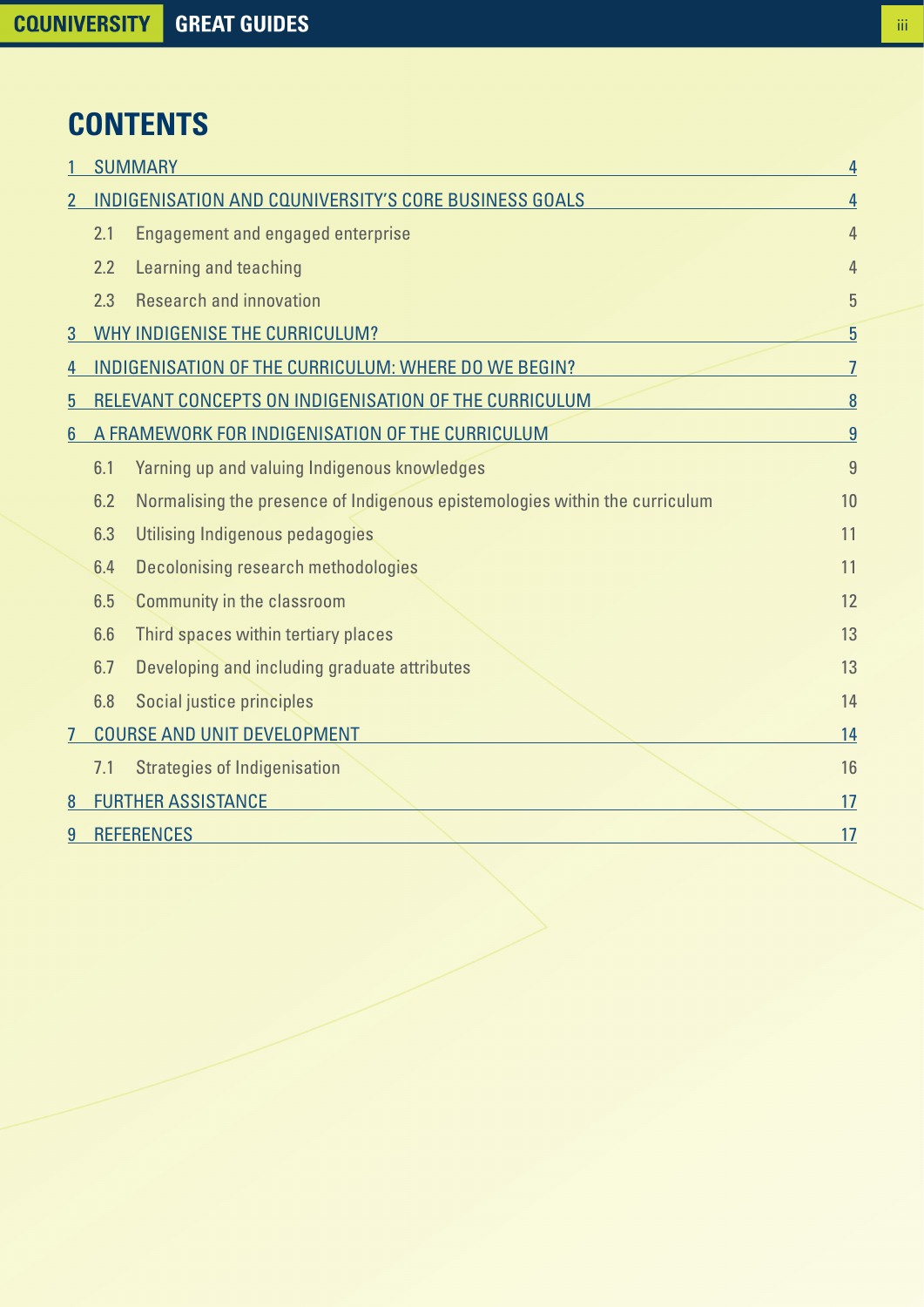# <span id="page-3-0"></span>**1 SUMMARY**

Indigenisation of the curriculum involves recognising and introducing Indigenous knowledges across our teaching practice. It is a challenging and complex process that will benefit all staff, students, graduates and local communities. Indigenisation processes valorise and strengthen Aboriginal and Torres Strait Islander knowledge systems in ways that prepare graduates for work with Aboriginal and Torres Strait Islander peoples, families and communities.

CQUniversity is committed to Indigenisation of the curriculum. It will transform the University's landscape by recognising and appreciating Aboriginal and Torres Strait Islander peoples' ways of knowing (epistemologies), ways of being (ontologies) and ways of doing (axiologies) (Martin, 2003). This Guide is designed to support CQUniversity staff in their Indigenisation practice. This *Great Guide to Indigenisation of the Curriculum* will include a secondary online resource that will be developed over time. This resource will feature discipline specific sources that may aid staff who seek to include Indigenous perspectives in their curriculum.

# **2 INDIGENISATION AND CQUNIVERSITY'S CORE BUSINESS GOALS**

CQUniversity's core business goals are structured into three areas:

- 1. Engagement and engaged enterprise
- 2. Engaged learning and teaching, and
- 3. Engaged research and innovation.

Indigenisation is relevant in each area.

#### **2.1 Engagement and engaged enterprise**

Indigenisation requires meaningful and sustainable engagement with Aboriginal and Torres Strait Islander peoples, both internally (within the University) and externally. This includes engagement with Aboriginal and Torres Strait Islander peoples who are academics and experts within CQUniversity's disciplines, as well as experts within communities and organisations.

Meaningful and sustainable engagement can be achieved if CQUniversity staff have:

- Mechanisms for engaging with and obtaining the views of Aboriginal and Torres Strait Islander people on an on going basis
- Commitment to reading literature produced by Aboriginal and Torres Strait Islander people and other Indigenous peoples.

Meaningful engagement underpins outreach, scholarship and support programs for Aboriginal and Torres Strait Islander students and communities. Indigenisation is a process based on social justice whereby the connections between CQUniversity and Aboriginal and Torres Straits Islander communities are strengthened to the point where CQUniversity's environments (both physical and online) are culturally safe spaces for Indigenous peoples. Section 6 of this document – *A framework for Indigenisation of the curriculum* – provides more information on relevant strategies of Indigenisation.

#### **2.2 Learning and teaching**

Efforts to Indigenise the curriculum involve valorising Aboriginal and Torres Strait Islander pedagogies and epistemologies within CQUniversity's practices. In this way, Indigenous methods of learning and teaching are respected and appreciated within both physical and online spaces.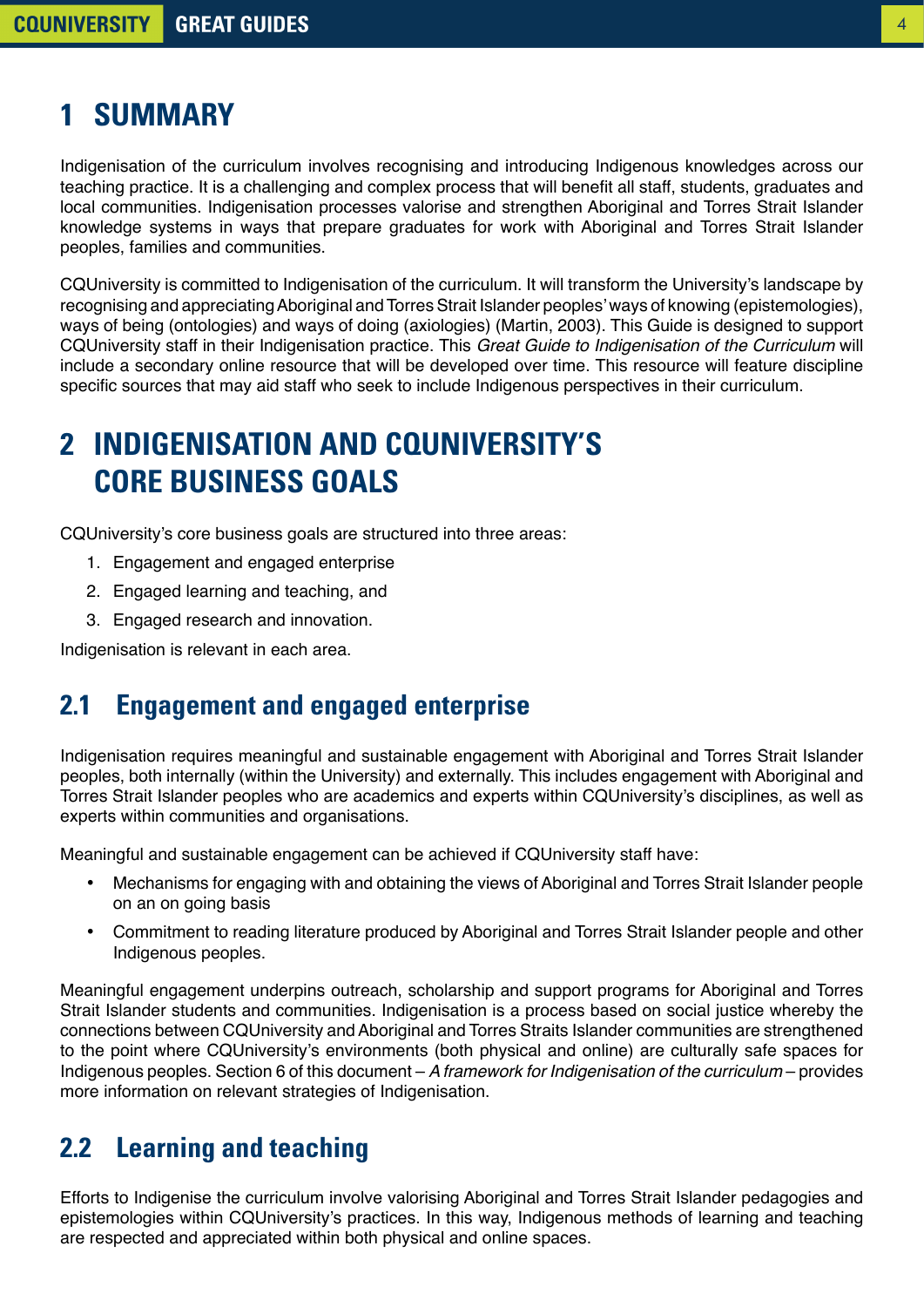<span id="page-4-0"></span>For both Indigenous and non-Indigenous students, Indigenisation of the curriculum has various purposes, all of which expose them to Aboriginal and Torres Strait Islander perspectives. While Indigenisation of the curriculum may complement cultural responsiveness training, it focuses on teaching and learning Indigenous scholarly content. Williamson and Dalal (2007) identify how an Indigenised curriculum impacts the teaching and learning experience of students in ways that recognise dominant cultural paradigms, cross cultural learning, cultural protocol sensitivity and social justice issues. The social justice component is discussed at length in section 6.

Students need direct access to tools and opportunities to critically explore the major paradigms of their discipline and consider how those paradigms influence the profession's impact on Aboriginal and Torres Strait Islander peoples and communities. Knowledge and skills can be taught in ways that require students to examine their own values. This is important because historical events were based on cultural value assumptions and are understood through a cultural lens. The presentation of historical events should require students to assess whether they understand and agree with those values.

As students develop skills relevant to their future professions, their teachers can make explicit the understanding that effective interaction with Aboriginal and Torres Strait Islander peoples cannot occur without an examination of professional values – particularly the values professionals hold in relation to their own cultures and to Aboriginal and Torres Strait Islander cultures (Universities Australia, 2011). Through Indigenisation, Indigenous worldviews are taught alongside non-Indigenous worldviews.

Section 6 of this document – *A framework for Indigenisation of the curriculum* – provides more information on learning and teaching strategies.

#### **2.3 Research and innovation**

Efforts to Indigenise practices in research and innovation concern the decolonisation of some existing research methods and methodologies, and building (or value-adding) to others. Indigenisation involves valuing and empowering Indigenous knowledges and Indigenous research methods and methodologies. One aspect of this is to ensure that Indigenous issues are identified as key research themes within CQUniversity. In addition, mechanisms must be in place to ensure that research with Indigenous populations is culturally safe and appropriate. Section 6 of this document – *A framework for Indigenisation of the curriculum* – provides more information.

# **3 WHY INDIGENISE THE CURRICULUM?**

Aboriginal and Torres Strait Islander students, staff and communities are under-represented within Australian tertiary institutions (Behrendt, Larkin, Griew & Kelly, 2012). This under-representation is a social justice issue that impacts both Indigenous and non-Indigenous peoples.

Five key documents and initiatives inform CQUniversity's commitment to Indigenise the curriculum:

- 1. The Australian Government's Closing the Gap initiative
- 2. The *Review of Higher Education Access and Outcomes for Aboriginal and Torres Strait Islander Peoples* (Behrendt et al., 2012) (also known as the Behrendt report)
- 3. CQUniversity's *Reconciliation Statement* (n.d.)
- 4. CQUniversity's *Reconciliation Action Plan* (RAP) (n.d.), and
- 5. CQUniversity's *Indigenous Education Statements* (2012; 2013).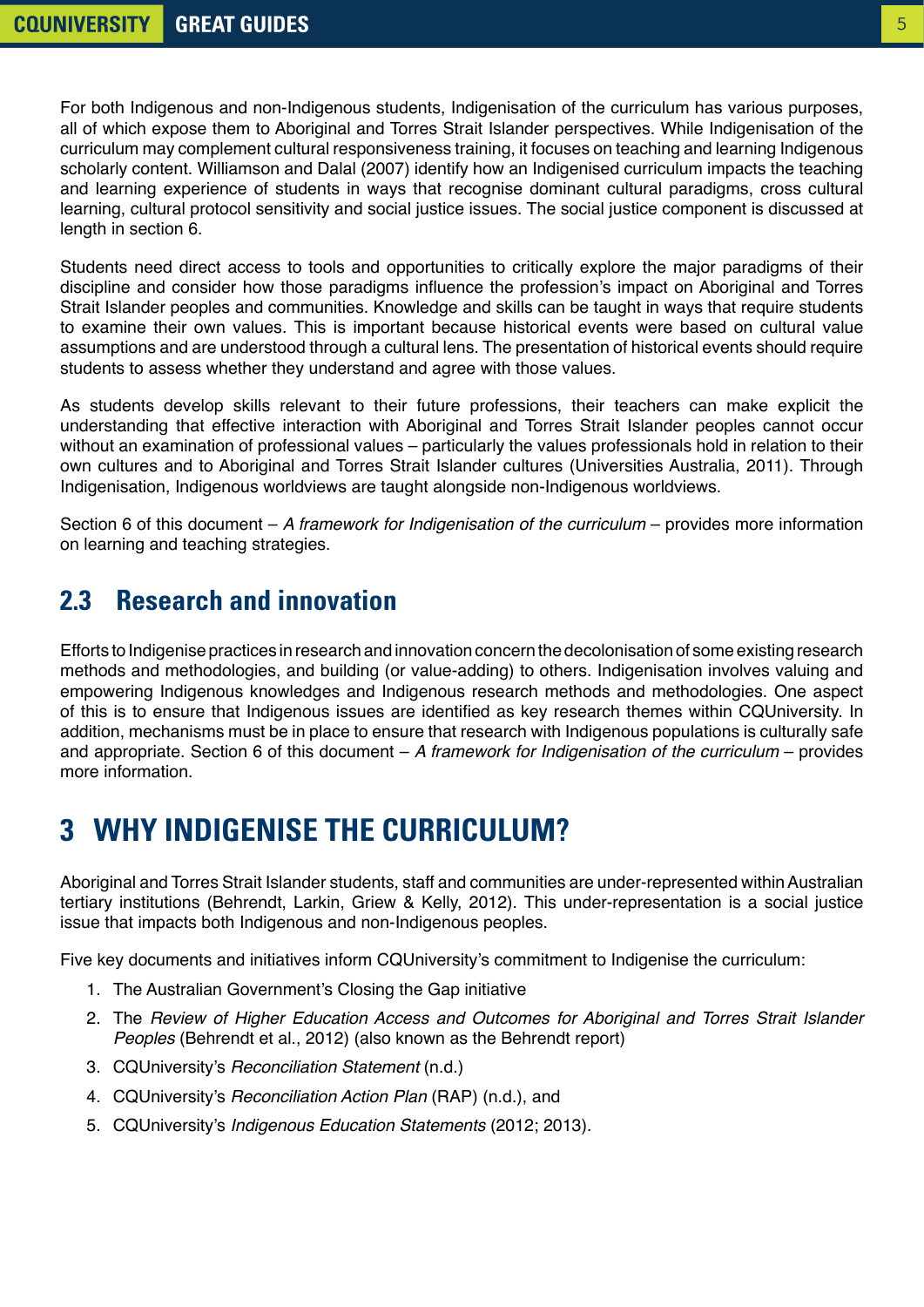The Australian Government's Closing the Gap initiative aims to reduce Indigenous disadvantage by targeting health, housing, early childhood, economic participation and employment outcomes (see COAG, n.d., for more information about the Closing the Gap targets and relevant initiatives). From the perspective of tertiary education, factors relevant to Closing the Gap include Indigenous participation, retention and educational outcomes.

In 2011, the Australian Government commissioned a review of higher education outcomes for Aboriginal and Torres Strait Islander people. The final report discusses Indigenous disadvantage in tertiary education and emphasises the role of universities in improving the socioeconomic positions of Aboriginal and Torres Strait Islander peoples and communities (Behrendt et al., 2012). The report outlines four specific targets for Closing the Gap in university education:

- 1. Increasing the number of Aboriginal and Torres Strait Islander student enrolments
- 2. Improving retention rates for Aboriginal and Torres Strait Islander students
- 3. Increasing the number of Aboriginal and Torres Strait Islander researchers within universities, and
- 4. Increasing the number of Aboriginal and Torres Strait Islander professional and academic staff within universities.

The report also included 35 recommendations regarding:

- The achievement of parity for Aboriginal and Torres Strait Islander students, researchers, and staff (both academic and professional)
- Transformation inside tertiary institutions (concerning Indigenous-specific units and courses, wholeof-university policies, events and cultures)
- The success of current Commonwealth Government programs that aim to inspire better tertiary education outcomes for Indigenous Australians
- Acknowledgement and equality for Indigenous knowledges in higher education.

Cultural competency is another aspect of Indigenisation that is relevant to all tertiary students and staff. Recent reports indicate that there is increasing emphasis in Australian higher education on developing graduates with Indigenous cultural competency. The Universities Australia (2011) report, for example, recommends that Indigenous cultural competency should be included as a formal graduate attribute. This recommendation stems from earlier work by the Indigenous Higher Education Advisory Council (see James & Devlin, 2006) as well as from work by individual Aboriginal and Torres Strait Islander academics (Collard, Walker & Dudgeon, 1998; Nakata, 2007). The Behrendt report (2012) similarly recommends that graduate capabilities should be aligned with Indigenous knowledge and perspectives (Recommendation 14) (discussed in Flavell, Thackrah & Hoffman, 2013).

CQUniversity's Indigenisation efforts are guided by the Behrendt report and relevant internal documents. CQUniversity's Reconciliation Statement supports recognising that 'knowledge, experience, and scholarship of Aboriginal and Torres Strait Islander people are a necessary part of Australian scholarship'. This is echoed in CQUniversity's Reconciliation Action Plan. Similarly, the *CQUniversity Indigenous Education Statement 2013* states that 'CQUniversity has made a commitment towards Indigenisation of the curriculum. All new and reviewed units in the University that seek approval will need to provide evidence of Indigenisation of the curriculum'. Where relevant, staff are encouraged to consider including Indigenous perspectives in all new and reviewed units.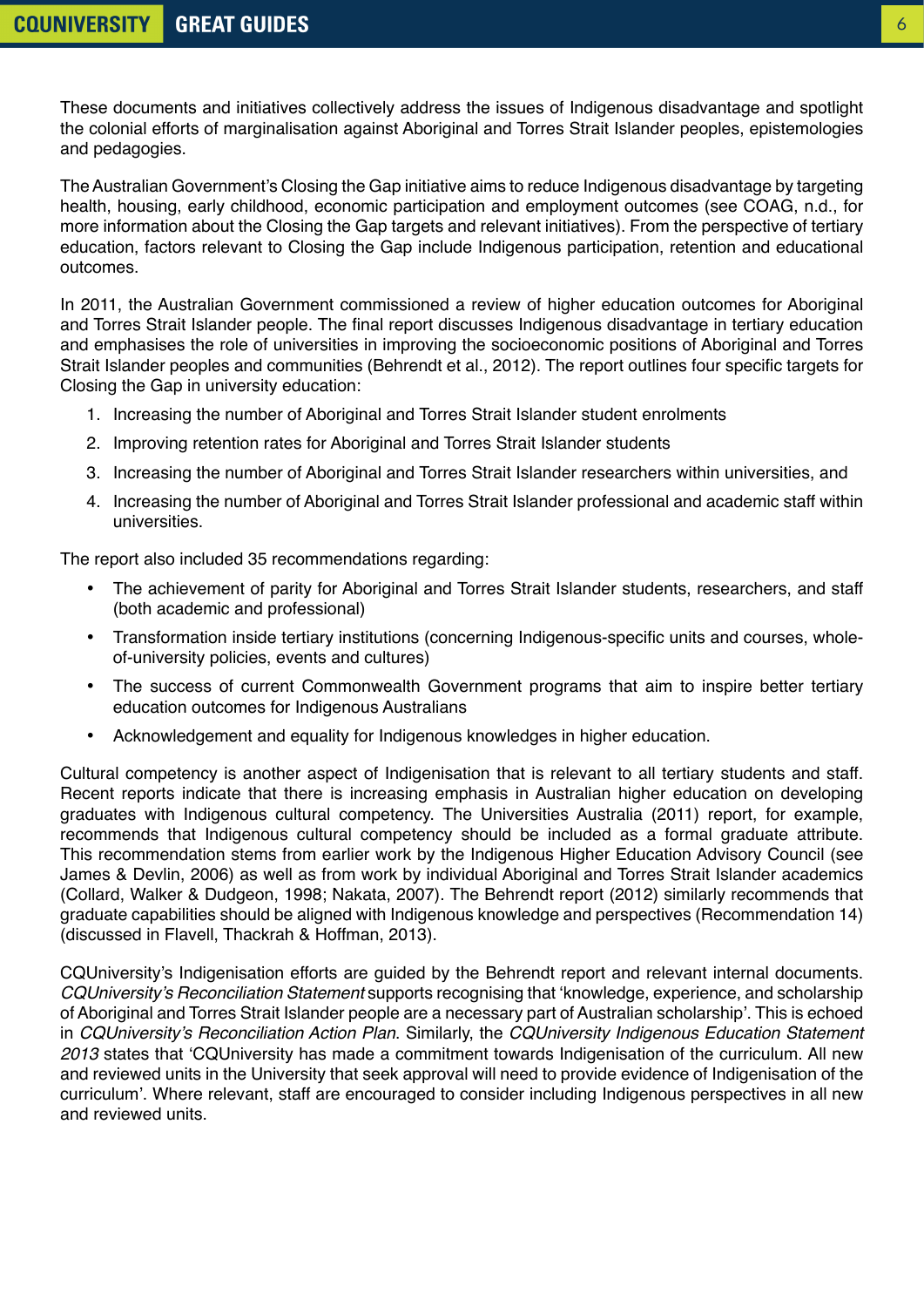# <span id="page-6-0"></span>**4 INDIGENISATION OF THE CURRICULUM: WHERE DO WE BEGIN?**

CQUniversity is committed to the Australian Government's Closing the Gap initiative, overcoming Indigenous disadvantage, and developing graduates with both Indigenous and non-Indigenous perspectives. Indigenising the curriculum is an important aspect of this commitment.

CQUniversity has clear expectations for Indigenisation:

- The CQUniversity community is encouraged to think about how to include Indigenous perspectives in their respective teaching and learning, with support from both the Office of Indigenous Engagement, Learning and Teaching Services and experts within the fields.
- Heads of Course and their teams are key stakeholders for ensuring their courses embed Aboriginal and Torres Strait Islander knowledge systems, pedagogies and research methodologies in ways that complement the course's learning outcomes and are appropriate for the discipline.
- Heads of Course are encouraged to liaise with the Office of Indigenous Engagement, Aboriginal and Torres Strait Islander scholars within Schools, experts on Indigenising curriculum and with experts from Aboriginal and Torres Strait Islander communities to develop approaches that enable all students to develop into culturally responsive graduates. There are a growing number of Indigenous graduates in a range of disciplines and an increasing number of professional Indigenous associations with whom Heads of Course are encouraged to consult with on their courses. For example, the Indigenous Allied Health Association, the Council of Aboriginal and Torres Strait Islander Nurses and Midwives and so on.

The process of Indigenising the curriculum is complex, challenging and ongoing (similar to other forms of curriculum design and development). A sequential process is likely to be helpful. The sequence recommended here parallels the sequence proposed in CQUniversity's *Great Guide to Internationalisation of the Curriculum* (2012) and *Top Ten Tips for Internationalisation of the Curriculum* (Donovan et.al, 2012).

The seven-step, recommended sequence for Indigenising the curriculum at CQUniversity includes:

- 1. Identify the history of the discipline in relation to its treatment of Aboriginal and Torres Strait Islander peoples. Question how this discipline has approached, subjugated, marginalised, excluded, categorised, and/or (mis)treated Aboriginal and Torres Strait Islander peoples.
- 2. Develop shared understandings within the course team regarding Indigenous knowledges, pedagogies and methodologies within the context of the discipline.
- 3. If possible, create a core disciplinary unit that relates to professional practice with Aboriginal and Torres Strait Islander peoples within their respective profession/discipline. This core unit may feature Indigenous discipline-specific ways of knowing, being and doing as articulated by Indigenous scholars and publications concerning Indigenous issues that are relevant to a student's professional practice within their discipline. This unit can be embedded and normalised into the disciplinary course and given epistemological equality in the same spirit as non-Indigenous knowledge systems.
- 4. Examine other units that can build on a core disciplinary unit. Audit or map the existing units within the course that enable students to build their knowledge of these systems.
- 5. Aggregate the audit/mapping findings to establish how each unit contributes to the desired Indigenous knowledge systems.
- 6. Identify any gaps across the course that might contribute to the exclusion of Indigenous knowledge systems.
- 7. Where appropriate, enhance units to address the identified gaps.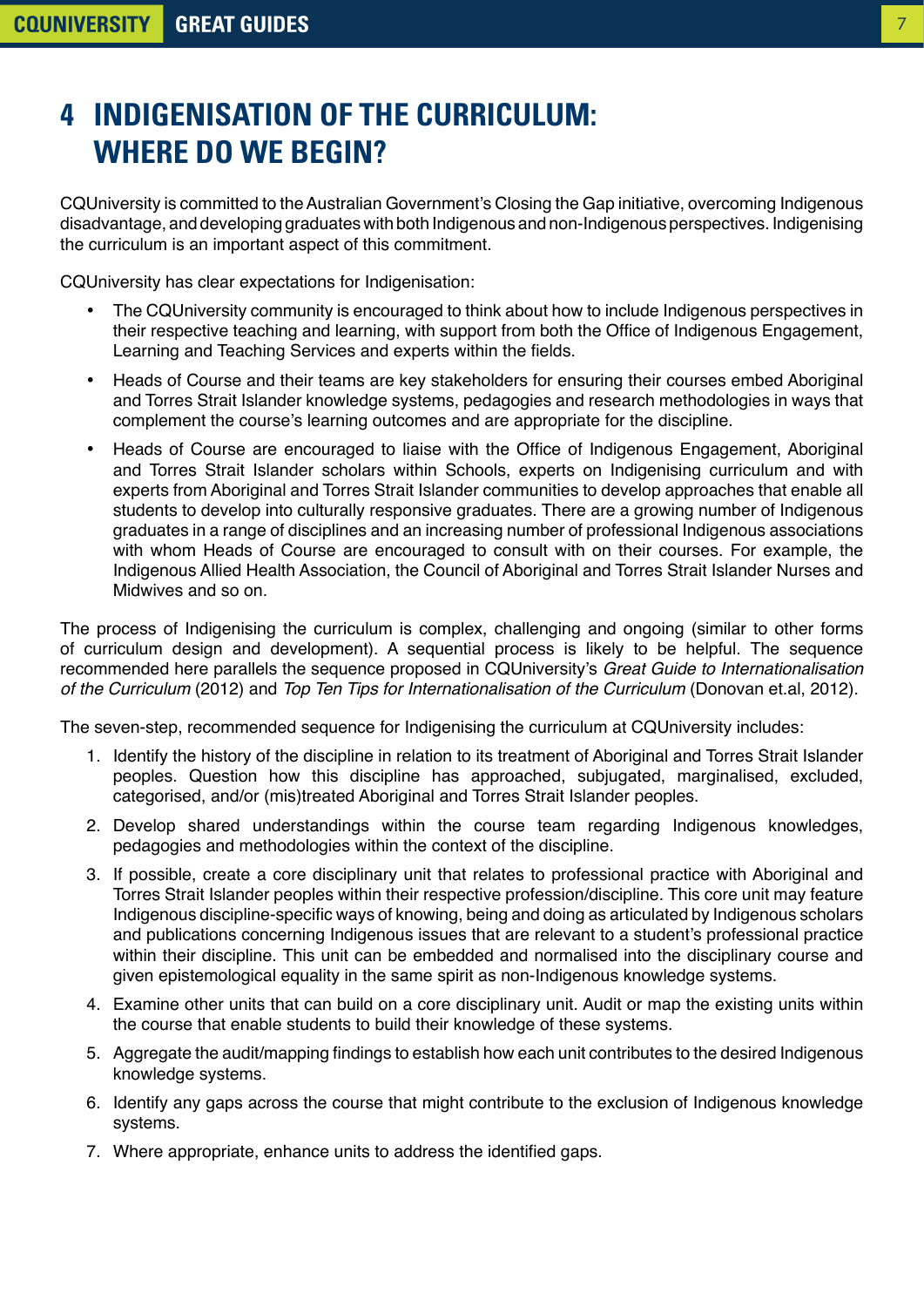# <span id="page-7-0"></span>**5 RELEVANT CONCEPTS ON INDIGENISATION OF THE CURRICULUM**

CQUniversity staff may consider several concepts when Indigenising the curriculum. These concepts are intended to recognise Aboriginal and Torres Strait Islander peoples' worldviews and how those worldviews relate to both Indigenous and non-Indigenous peoples. Relevant concepts include:

- **Indigenous epistemologies:** Aboriginal and Torres Strait Islander peoples' ways of knowing and theories of knowledge, which involve values and cultural components
- **Indigenous ontologies:** Aboriginal and Torres Strait Islander peoples' ways of being, and ways of understanding reality and existence
- **Indigenous axiologies:** Aboriginal and Torres Strait Islander peoples' ways of doing, which are driven by values that inform the ways Indigenous peoples perceive and assess the world
- **Indigenous methodologies:** Aboriginal and Torres Strait Islander worldviews that shape, design and understand knowledges
- **Indigenous methods:** Aboriginal and Torres Strait Islander practices, tools, techniques and ways of doing that gather and valorise knowledges
- **Plurality:** the rich diversity among Aboriginal and Torres Strait Islander peoples today
- **Indigenous pedagogies:** Aboriginal and Torres Strait Islander peoples' ways of learning, teaching, critical reflection and passing on knowledges
- **Context:** the time period and setting in which Indigenisation is situated. Particularly relevant to context is the ongoing role of colonisation in marginalising Aboriginal and Torres Strait Islander peoples and their epistemologies and pedagogies (as highlighted through the Closing the Gap initiative). While Indigenisation at CQUniversity centres on education, we acknowledge that other factors of disadvantage are significantly linked to education.

An Indigenised curriculum involves constant review and assessment to ensure that the principles and concepts of Indigenisation are met. It will actively assess dominant cultural paradigms, recognise the complexities of cross-cultural learning, develop students' sensitivity for cultural protocol, and address social justice issues. Table 1 summarises the requirements of an Indigenised curriculum with embedded Indigenous perspectives and pedagogies.

Table 1: An Indigenised curriculum, with embedded Indigenous perspectives and pedagogies (see Williamson & Dalal, 2007, p. 53)

| An Indigenised curriculum: |                                                                                                                                                                                                                                                                                                                                         |  |
|----------------------------|-----------------------------------------------------------------------------------------------------------------------------------------------------------------------------------------------------------------------------------------------------------------------------------------------------------------------------------------|--|
| $\mathbf{1}$ .             | Identifies and critically assesses dominant cultural paradigms and the ways in which knowledges are located<br>within and contribute to cultural systems. Acknowledges and unpacks cultural perspectives and the ways in<br>which the 'other' is framed (e.g., Kumashiro, 2000; Lampert, 2003).                                         |  |
| 2.                         | Recognises the complexities of cross-cultural understandings but seeks to be culturally inclusive and<br>accommodating of the diversity of Indigenous ways of knowing. Implies a critical reframing of what it means to<br>be Australian (e.g., Nakata, 2002).                                                                          |  |
| 3.                         | Provides in-depth and contextualised understandings of lived cultures (including knowledges, values and<br>procedures) within Indigenous societies, recognising both the current significance of 'traditional' knowledges/<br>skills and the dynamics and diversity of contemporary Indigenous cultures and communities (Nakata, 2002). |  |
| 4.                         | Acknowledges and develops sensitivity to appropriate cultural protocols and research ethics for engaging with<br>Indigenous communities.                                                                                                                                                                                                |  |
| 5.                         | Addresses the issues of social justice for Indigenous peoples and supports the development of informed and<br>active social change professionals.                                                                                                                                                                                       |  |
| 6.                         | Enables consideration of the inter-relationships between local Indigenous communities and global processes.                                                                                                                                                                                                                             |  |
| 7.                         | Utilises appropriate pedagogical and assessment strategies which recognise alternative ways/means of<br>knowing and alternative skill sets. Draws on the expertise of Indigenous peoples and communities.                                                                                                                               |  |
| 8.                         | Recognises that embedding Indigenous perspectives is not simply an adding mechanism but involves a<br>reorientation and reframing of the curriculum.                                                                                                                                                                                    |  |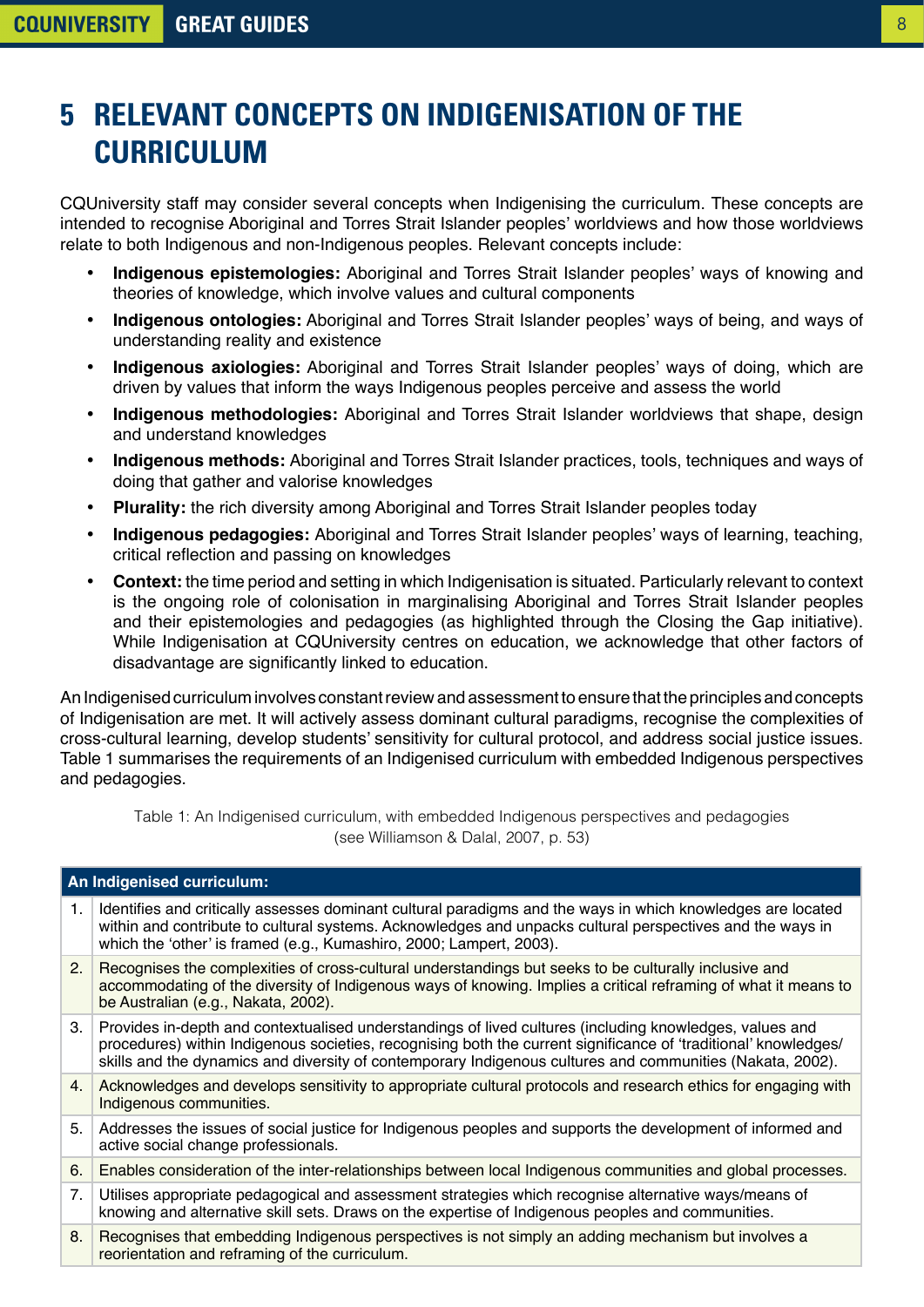# <span id="page-8-0"></span>**6 A FRAMEWORK FOR INDIGENISATION OF THE CURRICULUM**

This section presents the conceptual framework that underpins CQUniversity's strategy for Indigenisation of the curriculum. The framework is designed to challenge existing learning, teaching and research practices in ways that include Indigenous ways of knowing, being and doing. As this is a document outlining the philosophies behind Indigenisation, more practical examples and resources will be published in an online secondary resource of the *Great Guide to Indigenisation of the Curriculum.*

CQUniversity's 8-facet framework for Indigenisation of the curriculum includes:

- 1. Yarning up and valuing Indigenous knowledges
- 2. Normalising the presence of Indigenous knowledge systems
- 3. Utilising Indigenous pedagogies
- 4. Decolonising research methodologies
- 5. Community in the classroom
- 6. Third spaces within tertiary places
- 7. Developing and including graduate attributes
- 8. Social justice principles.

# **6.1 Yarning up and valuing Indigenous knowledges**

#### **Yarning Up and valuing Aboriginal and Torres Strait Islander peoples' knowledges can include:**

- **Conducting yarning circles**
- **Creating databases of Indigenous content.**

Indigenous knowledges in academic disciplines are often marginalised, ignored and unknown to scholars. While there are increasing numbers of Aboriginal and Torres Strait Islander academics, and the published literature on Indigenous knowledge systems continues to grow, many courses are still largely informed by non-Indigenous theories, perspectives and worldviews. Yarning Up and valuing Indigenous knowledges seeks to transform this problem.

Yarning Up refers to a process of acknowledging and valuing Aboriginal and Torres Strait Islander peoples' ways of knowing, being and doing within a discipline through a deep conversation and the exchange of information and ideas. When disciplines lack a relevant body of published Indigenous literature (such as Aviation or Paramedic Sciences), multidisciplinary approaches can be used to inform the curriculum, using literature from related disciplines.

Two strategies can encourage change in the spirit of Yarning Up:

- **Academic yarning circles:** Yarning circles are an Indigenous pedagogical practice, where a space is dedicated towards teaching and learning and individuals engage in deep conversations and the exchange of ideas. Academic staff might be unaware of the literature that features Indigenous knowledges. A regular yarning circle might be an appropriate method of exploring these knowledges, giving staff an opportunity to reflect upon their unit/s, and thinking about how the issues, systems and epistemologies fit with or challenge the foundations of unit/s.
- **Exploring knowledges by creating databases:** Schools/divisions and disciplines can develop and maintain relevant lists of publications, books, journal articles, videos and case studies. Databases are primarily discipline specific, located within schools/divisions and regularly updated. A database that specifically features Indigenous content relevant to the discipline can inform lecture content and topics.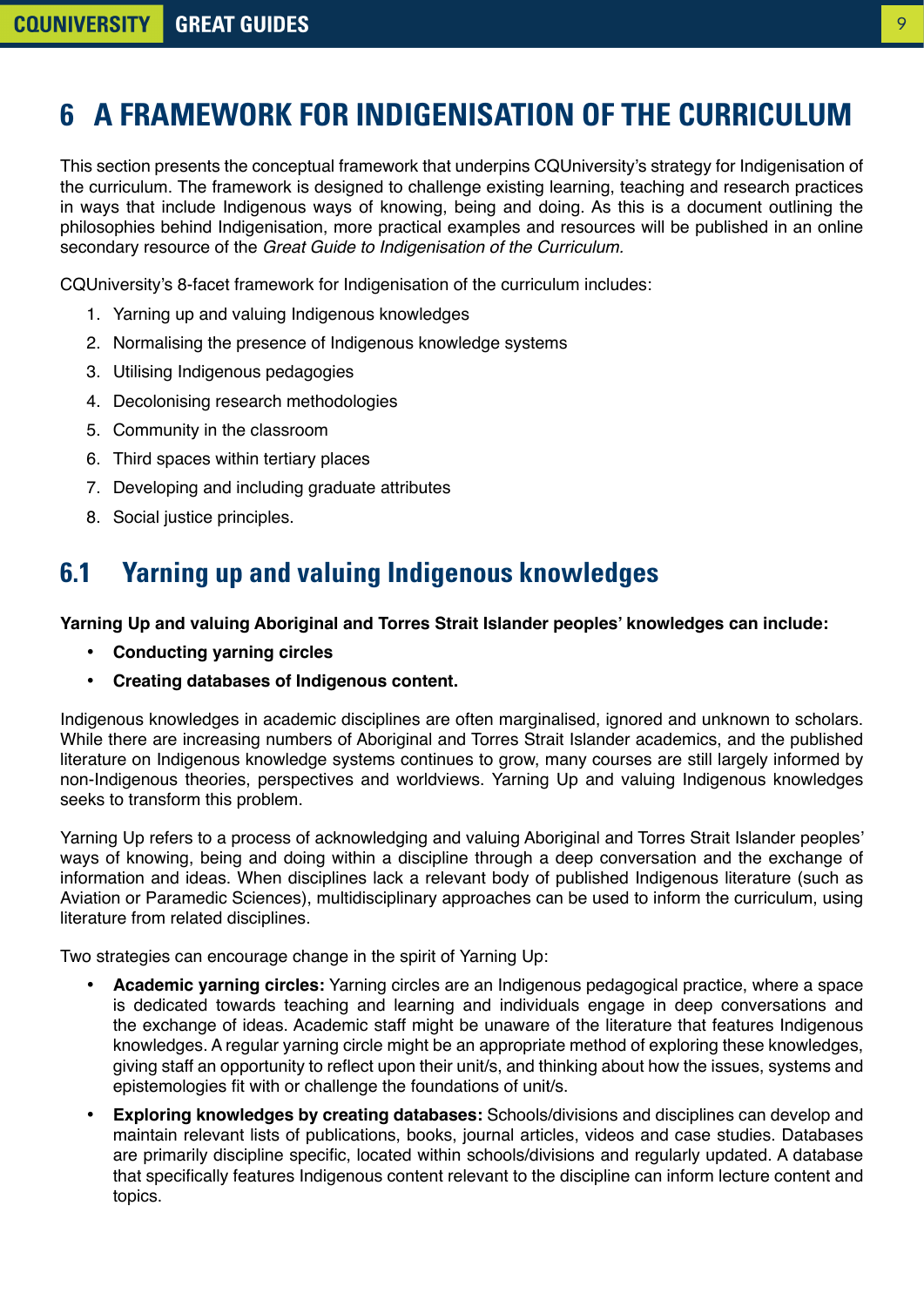## <span id="page-9-0"></span>**6.2 Normalising the presence of Indigenous epistemologies within the curriculum**

**Normalising Aboriginal and Torres Strait Islander ways of knowing, being and doing includes:**

- **Creating core disciplinary unit/s**
- **Auditing and mapping existing units**
- **Creating follow-on units**
- **Presenting and labelling Indigenous knowledge systems.**

Indigenous knowledges are increasingly emerging and being recognised by Australia's tertiary institutions (Dudgeon & Fielder, 2006). In some units, educators dedicate one week or one topic to Indigenous issues. Other units feature core disciplinary units that are solely dedicated to working with Indigenous peoples and communities.

At CQUniversity, a key aspect Indigenising the curriculum is the creation of a core disciplinary unit. In addition, Heads of Course and other staff may commit to integrating Indigenous content across the whole study course, rather than simply developing a separate unit (to help ensure that the core disciplinary unit does not become tokenistic). Integration of content needs to be planned carefully, since there is a danger that fully integrated content may lose coherence. It is also important to recognise that some academics may need upskilling to acquire the required skills, understanding or value systems needed to teach the material in a culturally appropriate way.

For most disciplines at CQUniversity, a mixture of core disciplinary Indigenous-based content, combined with integrated material, is probably the best option. Follow-on units can feature Indigenous content in a way that builds on the core disciplinary unit.

The processes of normalising Indigenous epistemologies within courses is influenced by the ways that staff present Indigenous content and surrounding discourses. Staff are encouraged to present these epistemologies with the same level of importance as non-Indigenous knowledge systems. Labelling non-Indigenous knowledge is part of this process: non-Indigenous ways of knowing, being and doing need to be labelled, rather than considered the 'norm'.

The normalising of Indigenous epistemologies in the curriculum further involves challenging widespread myths that disciplines outside the Arts and Social Sciences do not lend themselves to Indigenisation. For instance, recent Indigenous STEM (Science, Technology, Engineering and Mathematics) programs and initiatives challenge such perceptions by normalising Indigenous perspectives and knowledges in these fields. The Commonwealth Scientific and Industrial Research Organisation (CSIRO) has multiple science pathway programs for Indigenous tertiary students (CSIRO 2016), and various Indigenous and non-Indigenous scientists have collaborated on joint research papers on the advantages of combining Indigenous and non-Indigenous scientific knowledges (see Bohensky, Butler, & Davies, 2013; Green, Billy & Tapim, 2010; Leonard, Parsons, Olawsky & Kofod, 2013; Yibarbuk, et al. 2001; Ziembicki, Woinarski, & Mackey, 2013). *Indigenous Engineering* (2016) has a number of resources guiding academics on including Aboriginal perspectives in designing Engineering and Technology curricula in tertiary education. The Aboriginal and Torres Strait Islander Mathematics Alliance (2016) has a number of conferences and resources concerning Indigenous perspectives in mathematics. The engagement with these sources can enable staff to normalise Aboriginal and Torres Strait Islander ways of knowing, being and doing within STEM disciplines.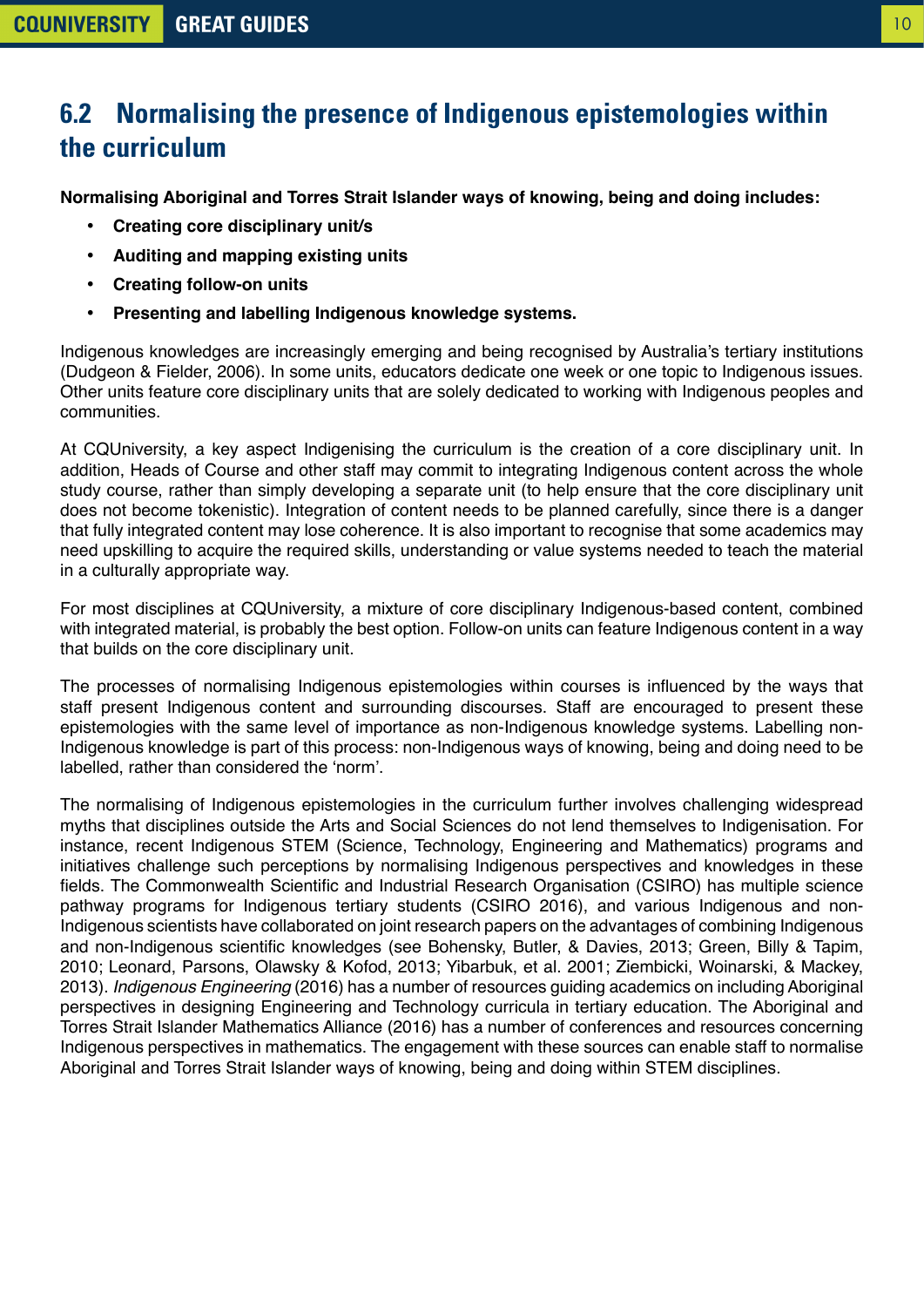#### 11

### <span id="page-10-0"></span>**6.3 Utilising Indigenous pedagogies**

**Aboriginal and Torres Strait Islander ways of learning and teaching are significant parts of Indigenisation. Indigenous pedagogies can involve:**

- **Yarning circles**
- **Storytelling and self-reflection**
- **'Both-ways' philosophy.**

To complement the valuing of Indigenous epistemologies, CQUniversity staff can acknowledge, learn, respect and embrace Indigenous ways of teaching and learning. These pedagogies fit easily into the context of faceto-face tertiary education, but need to be shaped and adapted for online teaching. Staff are encouraged to move beyond the traditional approaches of lectures, workshops and tutorials, to embrace Aboriginal and Torres Strait Islander ways of learning and teaching. Relevant examples include:

- **Yarning circles:** As mentioned previously, yarning circles are spaces dedicated to teaching and learning, where individuals engage in deep conversations and exchange ideas. Bessarab and Ng'andu (2010) identify four types of yarning: (1) social yarning – which are considered, informal conversations, (2) research topic yarning – which occurs in the context of research (and is relevant to the discussion about decolonising research methodologies, below), (3) collaborative yarning – which occurs between two or more people and is ideally suited for tutorials, and (4) therapeutic yarning – which are emotionally charged conversations about personal stories and trauma.
- **Storytelling and self-reflection:** Storytelling and self-reflection are both parallel processes and Indigenous pedagogies. By engaging in storytelling and self-reflection, staff can demonstrate inclusiveness of Aboriginal and Torres Strait Islander ways of doing and being. Watkin Lui (2015) describes Indigenous pedagogies that include the teaching styles of self-reflection, storytelling, use of metaphor, and use of 'we' instead of 'you' expressions.
- **'Both-ways' philosophy**: 'Both-ways' is a philosophy of education that brings together 'both' ways of approaching knowledge: it recognises both Aboriginal and Torres Strait Islander traditions of knowledge and Western academic processes and cultural contexts. In this way, 'both-ways' philosophy embraces the values of respect, tolerance and diversity (see Ober & Bat, 2008).

#### **6.4 Decolonising research methodologies**

**Throughout colonial history, many Australian research methodologies have worked to oppress, subjugate and colonise Aboriginal and Torres Strait Islander peoples. Decolonising CQUniversity's research practices and methodologies is important within this context. At CQUniversity, decolonisation involves:**

- **Valuing Indigenous knowledges in relation to research methods and methodologies**
- **Ethical approaches to research with Indigenous peoples and communities**
- **Becoming aware of the history of research in Australia**
- **Networking with Indigenous researchers.**

Research is an important aspect of CQUniversity's work – both in conducting research and sharing its outcomes. Research is conducted at many levels, by academics, research officers, research assistants and postgraduate students. Several undergraduate courses feature research components. Each discipline is informed by its own research practices and histories, and by the relevant literature for discipline-specific qualitative, quantitative and mixed methods practices.

CQUniversity staff need to be aware of the history of research in relation to Aboriginal and Torres Strait Islander peoples. As Fredericks and Ward (2014, p. 190) point out, since 'the earliest days of Australian colonisation, ill-formed perceptions and assumptions have guided policies and interactions with Aboriginal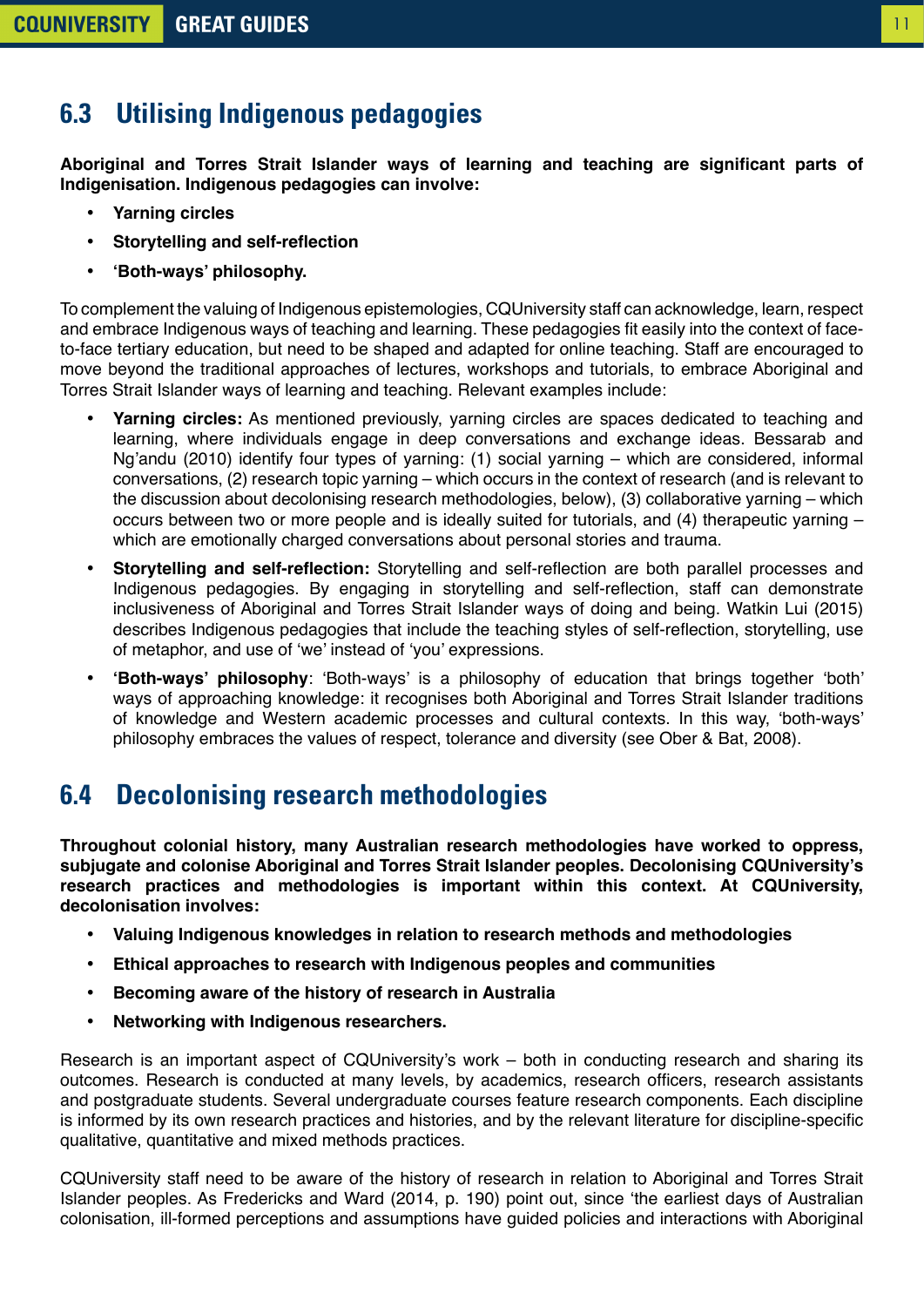<span id="page-11-0"></span>and Torres Strait Islander peoples'. Smith (1999) also identifies the history of research in marginalising, subjugating and oppressing Indigenous peoples.

To decolonise research methodologies at CQUniversity, staff are encouraged to:

- Teach, adopt and appreciate Indigenous research methodologies (For examples, see Smith, 1999; Chilisa, 2011; Walter & Andersen, 2013; Walker, et al., 2014) in the same spirit as they teach Westernoriented research
- Conduct ethical research with Aboriginal and Torres Strait Islander peoples and communities, as defined by Indigenous peoples themselves (For examples, see AIATSIS, 2012; NHMRC, 2003; NHMRC, 2005; Laycock, et al., 2011)
- Build students' awareness of the history of research in relation to Aboriginal and Torres Strait Islander peoples, and the responsibility and importance of undertaking ethical research with Aboriginal and Torres Strait peoples and their communities
- Network and engage with Indigenous researchers in their fields (For examples, see Laycock, et al., 2009; NIRAKN, n.d.).

### **6.5 Community in the classroom**

**Community in the classroom is about creating stronger links between CQUniversity and Indigenous communities. This will strengthen the ability of staff to Indigenise the curriculum. Community in the classroom is a process of networking, which can be achieved by:**

- **Epistemological equality**
- **Visiting communities**
- **Engaging Indigenous experts as paid lecturers and teachers.**

Universities are spaces that have historically excluded Aboriginal and Torres Strait Islander peoples. This exclusion partly explains the under-representation of Indigenous staff and students at universities. As part of Indigenisation, staff need to network and engage with Aboriginal and Torres Strait Islander peoples and communities.

Three strategies that can guide this process:

- **Epistemological equality:** Epistemological equality places Indigenous epistemologies on an equal footing with Western epistemologies. Zubrzycki et al. (2014) discuss it as a method where 'Aboriginal and Torres Strait Islander knowledges redresses the prominence of Western models … and requires the curriculum development process to occur in collaboration with Aboriginal and Torres Strait Islander peoples' (p. 18). Staff can aim for epistemological equality by networking with Aboriginal and Torres Strait Islander peoples who are experts in particular fields and engaging them to teach students.
- **Visiting communities:** Staff are encouraged to become familiar with communities and community services that are relevant to their discipline. For example, staff can engage with community-controlled health organisations, legal services, community centres, creative arts and performance organisations, land councils and cultural services. These spaces may be suitable for student visits and for the placements required by some CQUniversity courses. The Office of Indigenous Engagement is developing a document that lists of institutions and organisations that staff can visit and engage with.
- **Indigenous staff:** Whenever appropriate, staff can engage Aboriginal and Torres Strait Islander people as paid lecturers, teachers, technical staff and professional staff. In addition, staff may consider engaging with Aboriginal and Torres Strait Islander people in industry, in curriculum and course committees, and in any other formalised structures that influence curriculum and teaching within CQUniversity.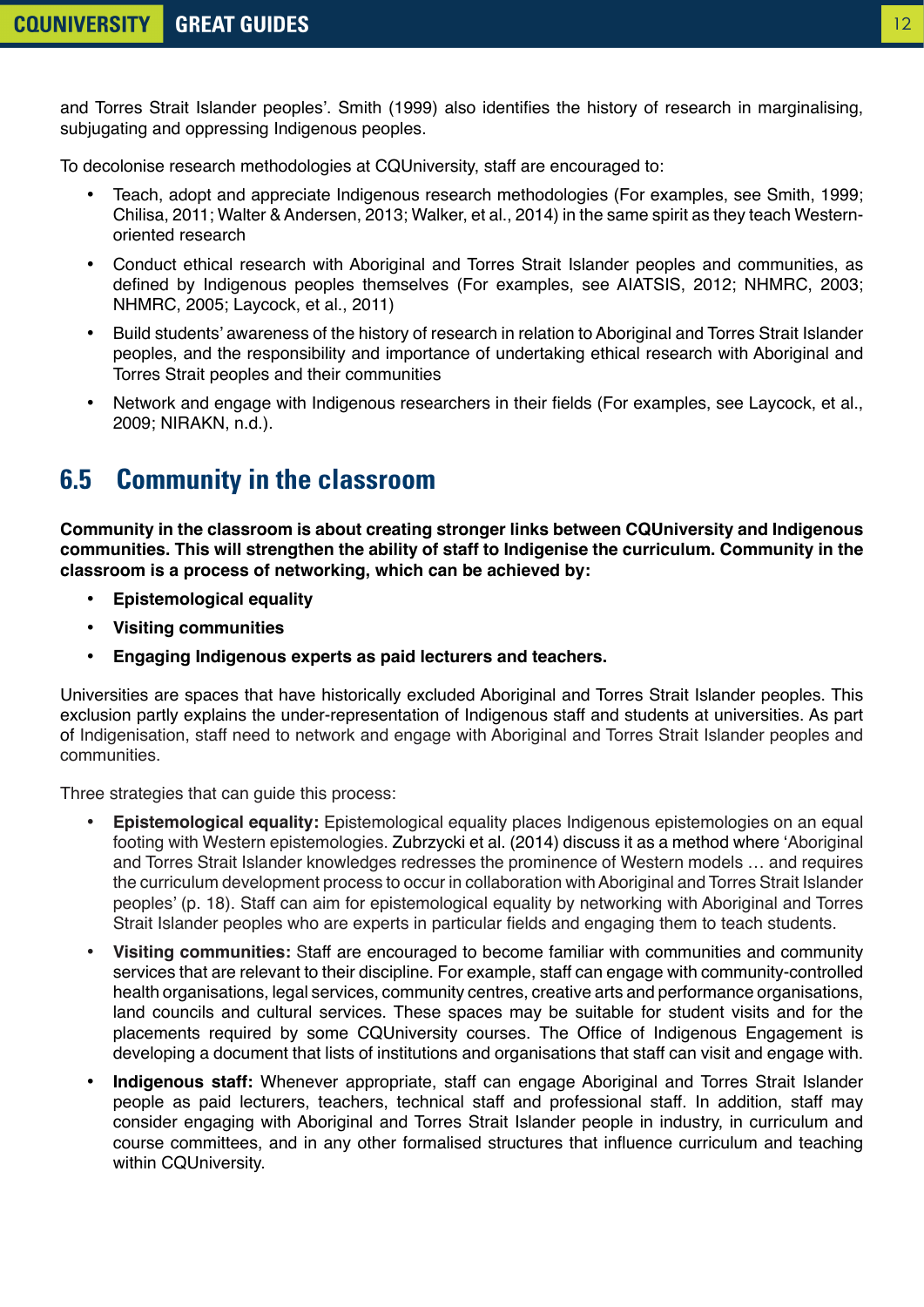#### <span id="page-12-0"></span>**6.6 Third spaces within tertiary places**

**Indigenisation challenges us to reconceptualise CQUniversity's environment as a space where both Indigenous and non-Indigenous voices are exchanged independently.** 

The idea of a 'third space' within a university provides a way to conceptualise learning environments in a postcolonial context. Dudgeon and Fielder (2006) discuss 'third spaces' as being crucial to the Indigenisation of a university teaching environment.

The 'third space' is an independent space that sits between the colonised and coloniser. As Zubrzycki et al. (2014) argue that 'it is in this space that new knowledge, insights and understandings about identity and positioning emerge. A defining feature of the 'third space' is tension and uncertainty. It is a contested space in which previous ways of knowing and doing are challenged and changed, where differences need to be understood in order that new understandings and ways of doing can emerge' (p. 19).

Academic staff at CQUniversity are encouraged to conceptualise their virtual and face-to-face teaching environments as spaces that are independent of Euro-centric, traditional environments, where various knowledge systems can be appreciated. The 'third space' should not be considered as only a physical location (such as a lecture theatre, tutorial or workshop setting) but can also be a virtual space (such as Moodle sites, where discussion forums appreciate a variety of perspectives) (Brien & Fredericks, 2015; Fredericks & Brien, 2014).

#### **6.7 Developing and including graduate attributes**

CQUniversity has university-level graduate attributes that influence the learning outcomes within courses of study and their units. Behrendt et al. (2012) describe graduate attributes as learning outcomes, generic skills, competencies, core abilities and values that graduates develop through their university education. Indigenous graduate attributes are for both Indigenous and non-Indigenous graduates. Developing Indigenous graduate attributes is part of CQUniversity's Indigenisation strategy. Indigenous graduate attributes refer to the benchmarks and qualities within courses that are inclusive of Aboriginal and Torres Strait Islander knowledge systems and issues. For CQUniversity, the development of Indigenised graduate attributes can be achieved by modifying existing course learning outcomes.

Numerous other universities, both in Australia and overseas, have introduced an Indigenous attribute/s and their work can also be drawn upon. CQUniversity's *Great Guide to Creating and Using Effective Learning Outcomes* provides useful direction for implementing this aspect of Indigenisation. Indigenous graduate attributes can enrich the quality of education within CQUniversity. Ideally, CQUniversity graduates who achieve relevant course learning outcomes are culturally responsive and knowledgeable in their work with Aboriginal and Torres Strait Islander peoples.

In developing relevant graduate attributes, it is important to consider:

- **Course Learning Outcomes**
- **National accreditation bodies**
- **Assessment items.**

For advice and direction on modifying existing course learning outcomes, staff may consider a local community or regional approach, contact Indigenous experts in their disciplines, and develop disciplinespecific Indigenous graduate attributes that reflect and appreciate Aboriginal and Torres Strait Islander knowledge systems. Professional and national accrediting bodies can help in identifying relevant graduate attributes and, in some cases, may list existing, relevant attributes (for example, in Social Work and Nursing). Other universities also offer examples of relevant graduate attributes.

Learning guides and unit outlines should reflect these graduate attributes in ways that appreciate the rich diversity within Aboriginal and Torres Strait Islander knowledge systems.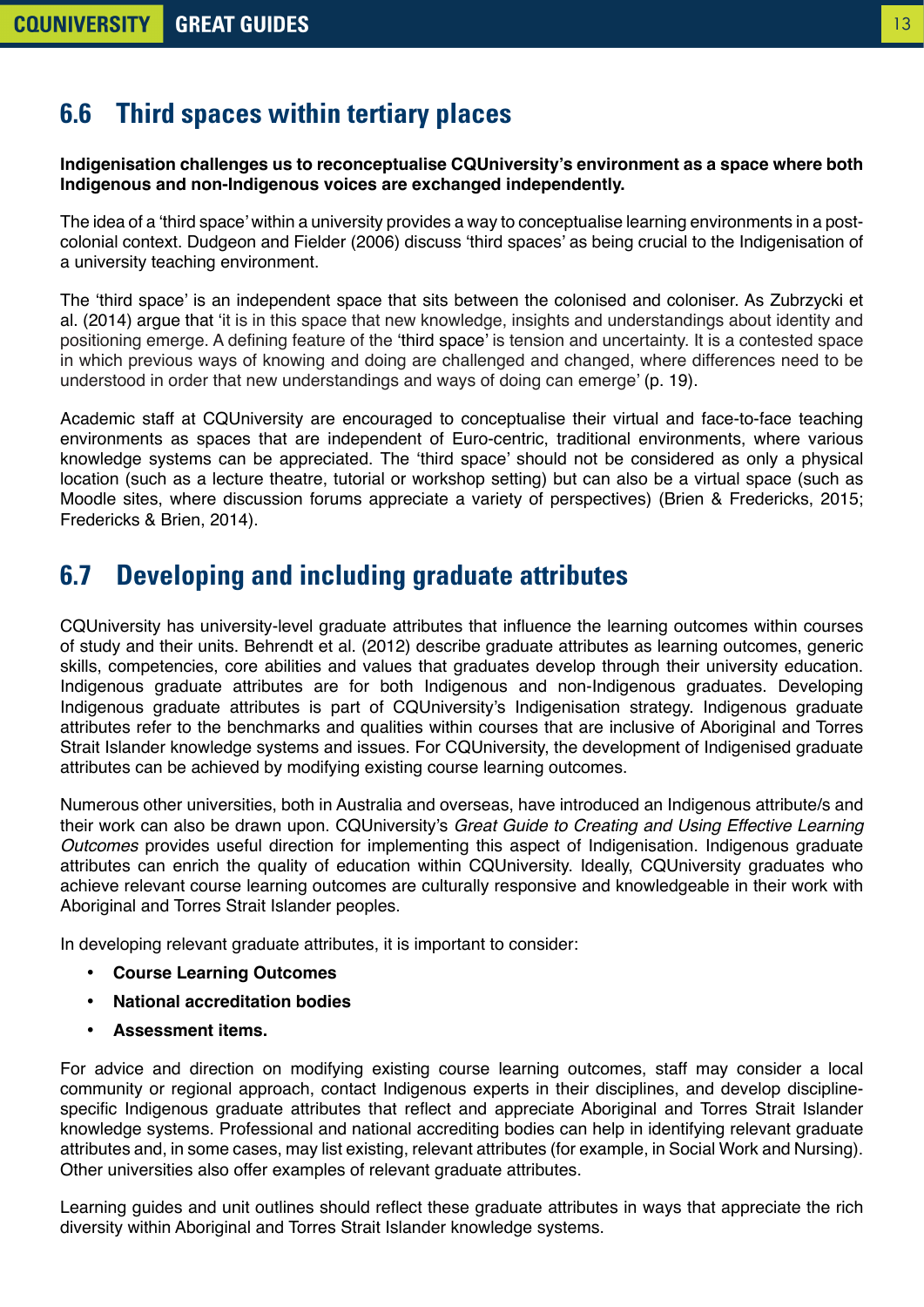#### <span id="page-13-0"></span>**6.8 Social justice principles**

**Social justice principles and the social position of Aboriginal and Torres Strait Islander peoples in Australian society are important aspects of Indigenising the curriculum. For CQUniversity, this includes a commitment to:**

- **Self-determination**
- **Increasing Indigenous staff numbers**
- **Student retention**
- **Cultural responsiveness.**

As explained earlier, Aboriginal and Torres Strait Islander peoples are commonly disadvantaged within Australian tertiary education. Indigenisation involves recognising this disadvantage, then bringing together both Indigenous and non-Indigenous peoples and working together to address it.

These following factors are significant aspects of a social justice approach to Indigenisation:

- **Self-determination:** people have a right to make their own decisions about their affairs and outcomes. In working with Aboriginal and Torres Strait Islander people, CQUniversity staff need to prioritise principles of respect and support communities to manage their own affairs and make their own decisions.
- **Increasing Indigenous staff numbers:** there is a shortage of Aboriginal and Torres Strait Islander academics within Australian universities. CQUniversity schools/divisions are encouraged to actively look for opportunities to increase the numbers of Indigenous staff at the University. This could include creating identified lectureships and opportunities to mentor upcoming Aboriginal and Torres Strait Islander undergraduate and postgraduate students. There are currently around 450 Aboriginal and Torres Strait Islander people enrolled in PhD courses throughout Australia. Some of these individuals may be ideal employees.
- **Student retention:** for a variety of reasons, Aboriginal and Torres Strait Islander students are less likely to complete their university education than their non-Indigenous counterparts. Staff are encouraged to mentor known Aboriginal and Torres Strait Islander students within particular courses. Students may need individual support to maintain their enrolment.
- **Cultural responsiveness:** cultural responsiveness is developed through learning and reflection and by at times undertaking professional development that assists in facilitating knowledge and skills. Staff at CQUniversity are encouraged to improve their cultural responsiveness by completing crosscultural training, offered by our University and by communities.

## **7 COURSE AND UNIT DEVELOPMENT**

Graduate outcomes are used to guide unit design, learning outcomes and assessment practices. For this reason, the unit design relevant for Indigenisation of the curriculum can begin with the development of learning outcomes that are inclusive and adequately reflect Indigenous knowledges as they relate to a particular discipline and professional practice within this discipline. These Indigenous graduate attributes will then guide relevant changes at the level of unit design, learning outcomes and assessment.

As part of the process of Indigenisation, unit design, learning outcomes and assessment can be inclusive of Indigenous knowledges and topics, and may also address current issues topical within Indigenous communities. At the unit level, Indigenous learning outcomes can be developed within the context of disciplinary learning outcomes and reflect the graduate attributes relevant for the discipline and career path.

Examples of unit learning outcomes, learning activities and assessment items currently used in CQUniversity units are shown in Table 2.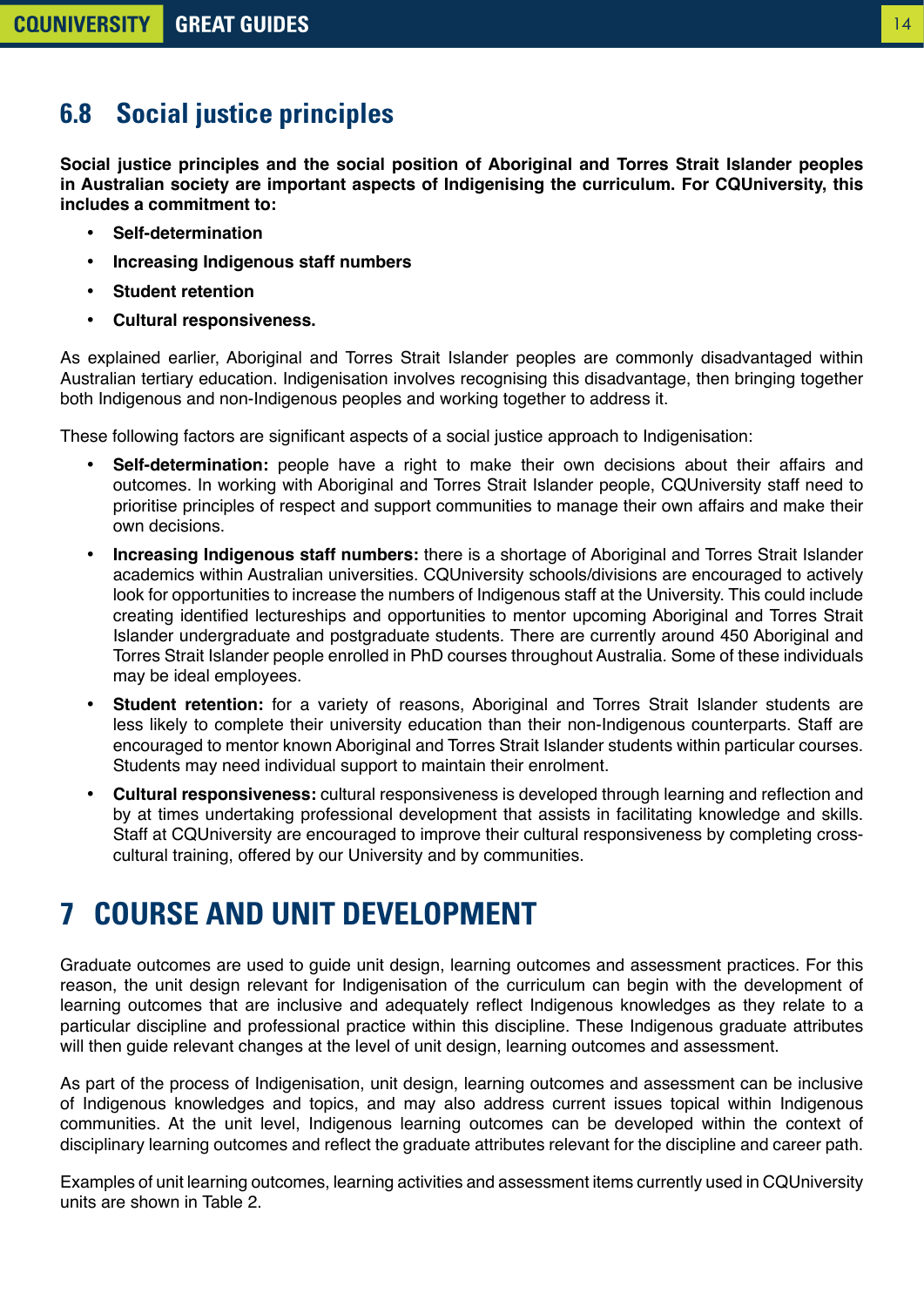| <b>Unit learning outcome</b>                                                                                                                                   | <b>Learning resources and</b><br>related activities                                                                                                                                                                                                                                                                                                                                                   | <b>Assessment</b>                                                                                                                                                                                                                                                                                                                                                                                                                                                                                                                                                                                                          |
|----------------------------------------------------------------------------------------------------------------------------------------------------------------|-------------------------------------------------------------------------------------------------------------------------------------------------------------------------------------------------------------------------------------------------------------------------------------------------------------------------------------------------------------------------------------------------------|----------------------------------------------------------------------------------------------------------------------------------------------------------------------------------------------------------------------------------------------------------------------------------------------------------------------------------------------------------------------------------------------------------------------------------------------------------------------------------------------------------------------------------------------------------------------------------------------------------------------------|
| Demonstrate knowledge<br>of Aboriginal and<br><b>Torres Strait Islander</b><br>perspectives, issues and<br>experiences within the<br>criminal justice system   | Students examine the<br>issues of Indigenous over-<br>representation within the<br>criminal justice system<br>Students examine<br>government reports,<br>literature and<br>documentaries regarding<br>Aboriginal and Torres Strait<br>Islander experiences within<br>the criminal justice system<br>Indigenous workers and<br>community liaison officers<br>visit students and are<br>guest lecturers | Students examine case studies within the report on the<br>Royal Commission on Aboriginal Deaths in Custody                                                                                                                                                                                                                                                                                                                                                                                                                                                                                                                 |
| Demonstrate knowledge<br>of the Indigenous<br>definitions of place and<br>Country                                                                              | Unit materials include<br>Indigenous-authored texts<br>supported by visiting guest<br>speakers from Indigenous<br>and other cultures                                                                                                                                                                                                                                                                  | In tutorials, workshops and yarning circles, students<br>discuss:<br>What is the impact of colonisation upon Indigenous<br>relationships with places and Country?<br>Compare and contrast Indigenous definitions of place to<br>non-Indigenous ways of understanding place                                                                                                                                                                                                                                                                                                                                                 |
| Compare and contrast<br>different Indigenous<br>models and therapies in<br>counselling                                                                         | Unit materials feature<br>readings that examine<br>culturally appropriate<br>therapies and models<br>in conjunction with the<br>current curriculum<br>Show students a<br>documentary film on<br>Indigenous therapy<br>methods                                                                                                                                                                         | Students write critical reflections on either the Ngarlu<br>model (Roe, 2000) or Dadirri (Atkinson, 2002)<br>Students examine: How do these Indigenous models fit<br>within the framework as developed by accrediting bodies?                                                                                                                                                                                                                                                                                                                                                                                              |
| Demonstrate knowledge<br>of Indigenous<br>sustainable agricultural<br>practices                                                                                | Students read and learn<br>about bush tucker and<br>native Australian plants                                                                                                                                                                                                                                                                                                                          | Students profile one of the following agricultural bush<br>tucker products:<br>$\bullet$<br>Bush Plum (Carissa lanceolate)<br>Lemon Myrtle (Backhousia citriodora)<br>$\bullet$<br>Lady apple (Syzygium suborbiculare)<br>$\bullet$<br>Rock fig (Ficus platypoda)<br>$\bullet$<br>Rock Morning Glory (Ipomoea costata)<br>Karkalla (Carpobrotus rossii)<br>Students are asked to describe the historical and current<br>Indigenous uses of this food source. Consider the<br>ecological sustainability, social impacts and economic<br>viability of this product and hence assess its suitability as<br>a commercial crop. |
| Demonstrate an ability to<br>promote and prescribe<br>appropriate and safe<br>physical activity and<br>training programs<br>for individuals and<br>communities | Students examine<br>reports on Indigenous<br>health disadvantage and<br>community initiatives<br>on increasing physical<br>activity within Indigenous<br>communities                                                                                                                                                                                                                                  | Studies have shown that community-oriented efforts to<br>increase physical activity among Indigenous people are<br>successful approaches.<br>Students examine the Deadly Choices initiative by<br>Queensland Health that aims to close the health gap<br>between Indigenous and non-Indigenous Australians.                                                                                                                                                                                                                                                                                                                |

Table 2: Examples of learning outcomes and assessment items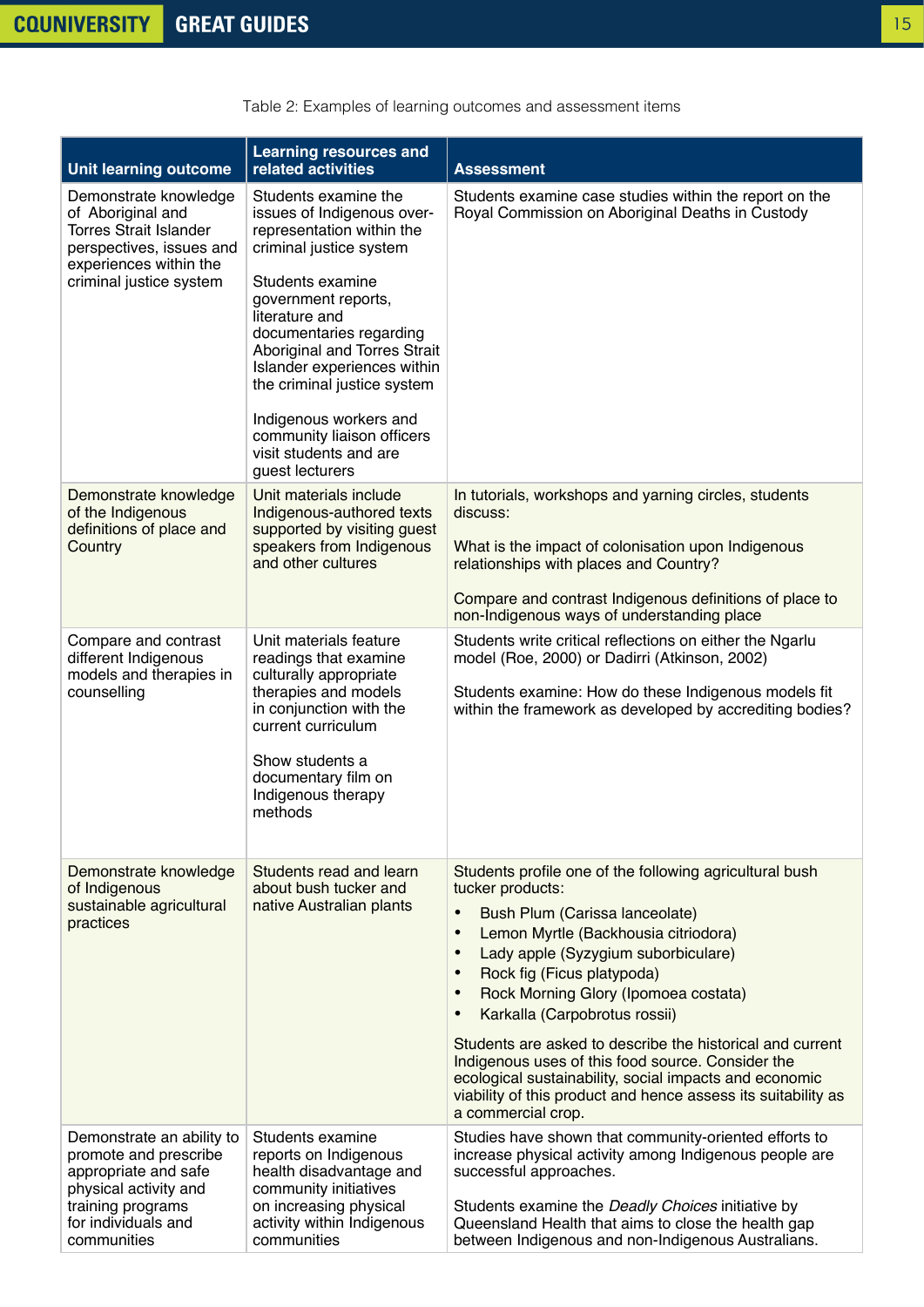<span id="page-15-0"></span>While the process of valuing of Indigenous knowledges, skills and perspectives will be discipline-specific, some generic graduate capabilities may be useful across disciplines. These generic capability statements, which may assist in developing learning outcomes and assessment criteria, are summarised in Table 3.

Table 3 Generic graduate capabilities (see Williamson & Dalal 2007, p. 53)

| Generic graduate capabilities may include the demonstrated capacity to: |                                                                                                                                                                      |  |  |
|-------------------------------------------------------------------------|----------------------------------------------------------------------------------------------------------------------------------------------------------------------|--|--|
| 1.                                                                      | Be critically aware and capable of deconstructing their own cultural situatedness and its relationship to the<br>construction of Indigenous knowledges, peoples, etc |  |  |
| 2.                                                                      | Be critically alert to the complexities of cross-cultural understanding and the acquisition of cross-cultural<br>sensitivity                                         |  |  |
| 3.                                                                      | Value and engage with diverse forms of knowledge, 'other' ways of knowing, and their pertinent/related<br>practices                                                  |  |  |
| 4.                                                                      | Understand Indigenous cultures and cultural values including the complexity and diversity of Indigenous<br>communities and their contemporary concerns               |  |  |
| 5.                                                                      | Actively contribute to contemporary debates on the delivery of social justice for Indigenous peoples                                                                 |  |  |
| 6.                                                                      | Recognise and practise appropriate professional skills with respect to their engagement with Indigenous<br>peoples                                                   |  |  |

### **7.1 Strategies of Indigenisation**

At CQUniversity, Heads of Course, Unit Coordinators and Lecturers are responsible for designing and enhancing an Indigenised curriculum. It is encouraged that staff critically reflect on their own perspectives of Indigenous Australians and consider how certain disciplines are shaped in ways that render Indigenous knowledges as tokenistic or invisible. Indigenisation is a complex and challenging process for both Indigenous and non-Indigenous peoples, as it may involve challenging the normalised worldviews within disciplines.

These suggestions may assist you in developing strategies to Indigenise the curriculum:

- Adopt Indigenous pedagogies in ways that complement Western-oriented teaching styles of lectures, workshops and tutorials. Consider pedagogical frameworks which complement Indigenous ways and worldviews.
- Appreciate the diverse knowledge systems within Indigenous communities, including any complexities and paradoxes. Accept and acknowledge the role of colonisation in shaping these knowledges. At the same time, value diversity among Aboriginal and Torres Strait Islander peoples and communities.
- Build personal and professional networks with Aboriginal and Torres Strait Islander peoples who are experts in your discipline.
- Challenge post-colonial and post-colonising norms and whiteness within disciplines. Further, challenge the idea of 'universal knowledge' within your discipline.
- Complete modules on cultural safety, cultural awareness and cultural responsiveness developed by CQUniversity and communities.
- Decolonise existing research methodologies and learn Indigenous ways of conducting research.
- Develop an interest in Indigenous scholarship, perspectives, theories and current affairs that take place within communities.
- Develop learning outcomes that have Indigenous components.
- Develop a core-disciplinary unit in each course that is dedicated to Indigenous epistemologies, topics and issues. In addition, allow for a 'flow-on' impact, where subsequent units feature Indigenous epistemologies that inform the content.
- Enable both Indigenous and non-Indigenous students to complete assessments that have a focus on Indigenous issues, topics and case studies.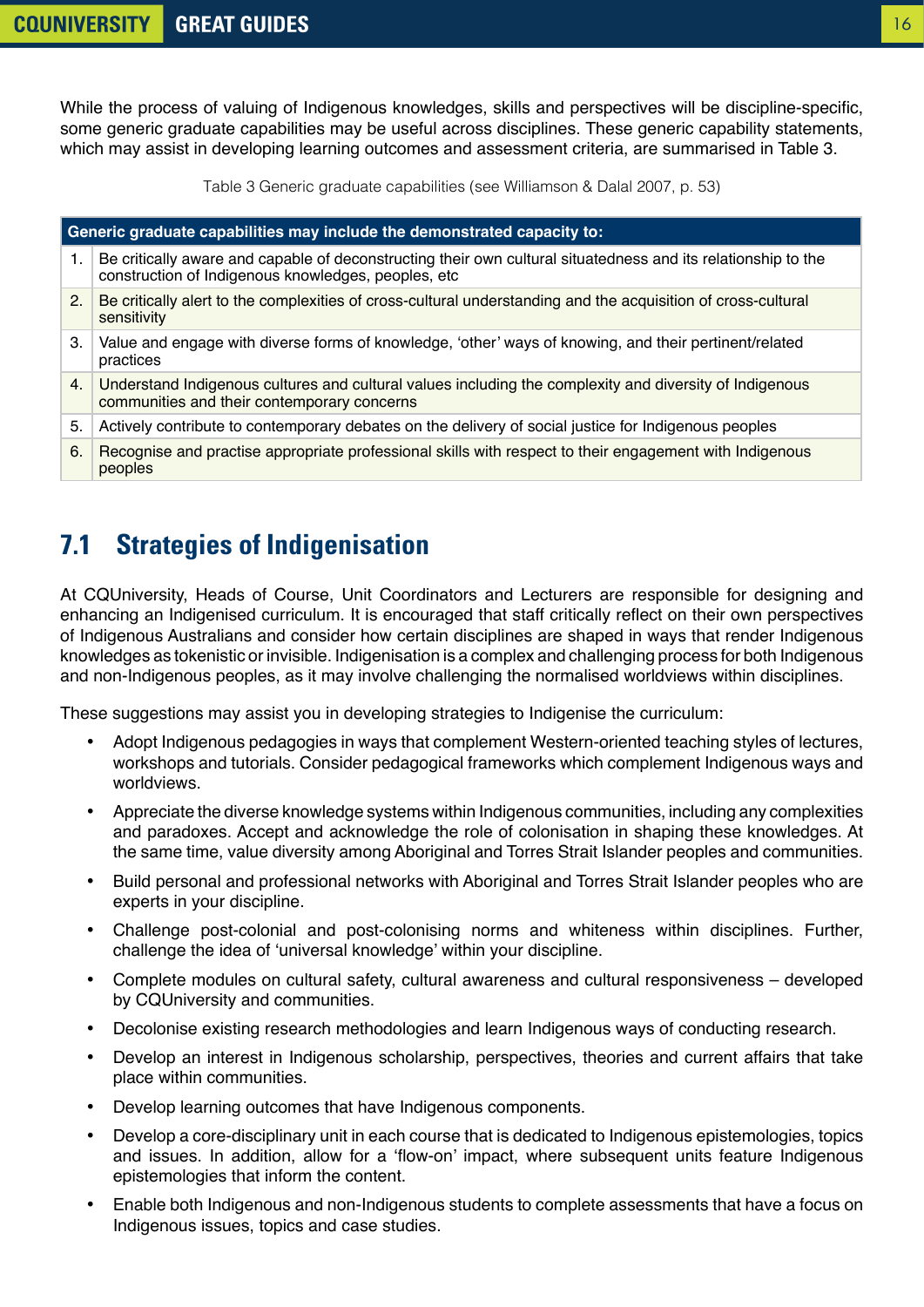- <span id="page-16-0"></span>• Encourage your school/work group to establish academic yarning circles among staff and build databases of materials that feature Indigenous content
- Involve yourself in groups, seminars, conferences and workshops exploring Indigenous issues, knowledges and perspectives
- Participate in regular critical reflection of your theoretical frameworks, methods, practices and intellectual traditions
- Reconceptualise your teaching environment in ways that empower Indigenous peoples
- Research and inform yourself about the Nation/Country you are working on or where your campus is located
- Utilise online media (audio and visual) such as ABC Indigenous, NITV and SBS
- Work on strategies to retain Indigenous students within your courses.

# **8 FURTHER ASSISTANCE**

This Guide is a starting point for academic staff to Indigenise their curriculum. All CQUniversity academic staff are responsible for developing course-based strategies that embed Aboriginal and Torres Strait Islander ways of knowing, being and doing. The CQUniversity Conceptual Framework presented in Section 6 of this document guides this work.

Indigenisation is an ongoing process that requires staff to be constantly alert to new issues and to emerging publications and workshops by Aboriginal and Torres Strait Islander people who are experts within particular fields. It is encouraged that academic staff review their content every semester.

Staff can contact the Office of Indigenous Engagement, Indigenous scholars, and experts within communities for support and guidance through the processes of Indigenisation. Please contact the Office for further information and for ongoing support.

# **9 REFERENCES**

- Aboriginal and Torres Strait Islander Mathematics Alliance. (2016). Resources. Retrieved from <http://atsimanational.ning.com/resources>
- AIATSIS (Australian Institute of Aboriginal and Torres Strait Islander Studies). (2012). *Guidelines for ethical research in Indigenous studies*. Canberra, Australia: AIATSIS. Available: [http://aiatsis.gov.au/sites/](mailto:/sites/default/files/docs/research-and-guides/ethics/gerais.pdf?subject=) [default/files/docs/research-and-guides/ethics/gerais.pdf](mailto:/sites/default/files/docs/research-and-guides/ethics/gerais.pdf?subject=)
- Atkinson, J. (2002). *Trauma Trails, Recreating Song Lines: The Transgenerational Effects of Trauma in Indigenous Australia.* Melbourne: Spinifex Press.
- Behrendt, L., Larkin, S., Griew, R., & Kelly, P. (2012). *Review of Higher Education Access and Outcomes for Aboriginal and Torres Strait Islander People: Final Report.* Canberra: Department of Employment, Education and Workplace Relations.
- Bessarab, D., & Ng'andu, B. (2010). Yarning about yarning as a legitimate method in Indigenous research. *International Journal of Critical Indigenous Studies, 3*(1), 37-50.
- Bohensky, E. L., Butler, J. R., & Davies, J. (2013). Integrating Indigenous ecological knowledge and science in natural resource management: perspectives from Australia. *Ecology and Society*, 18(3), 20.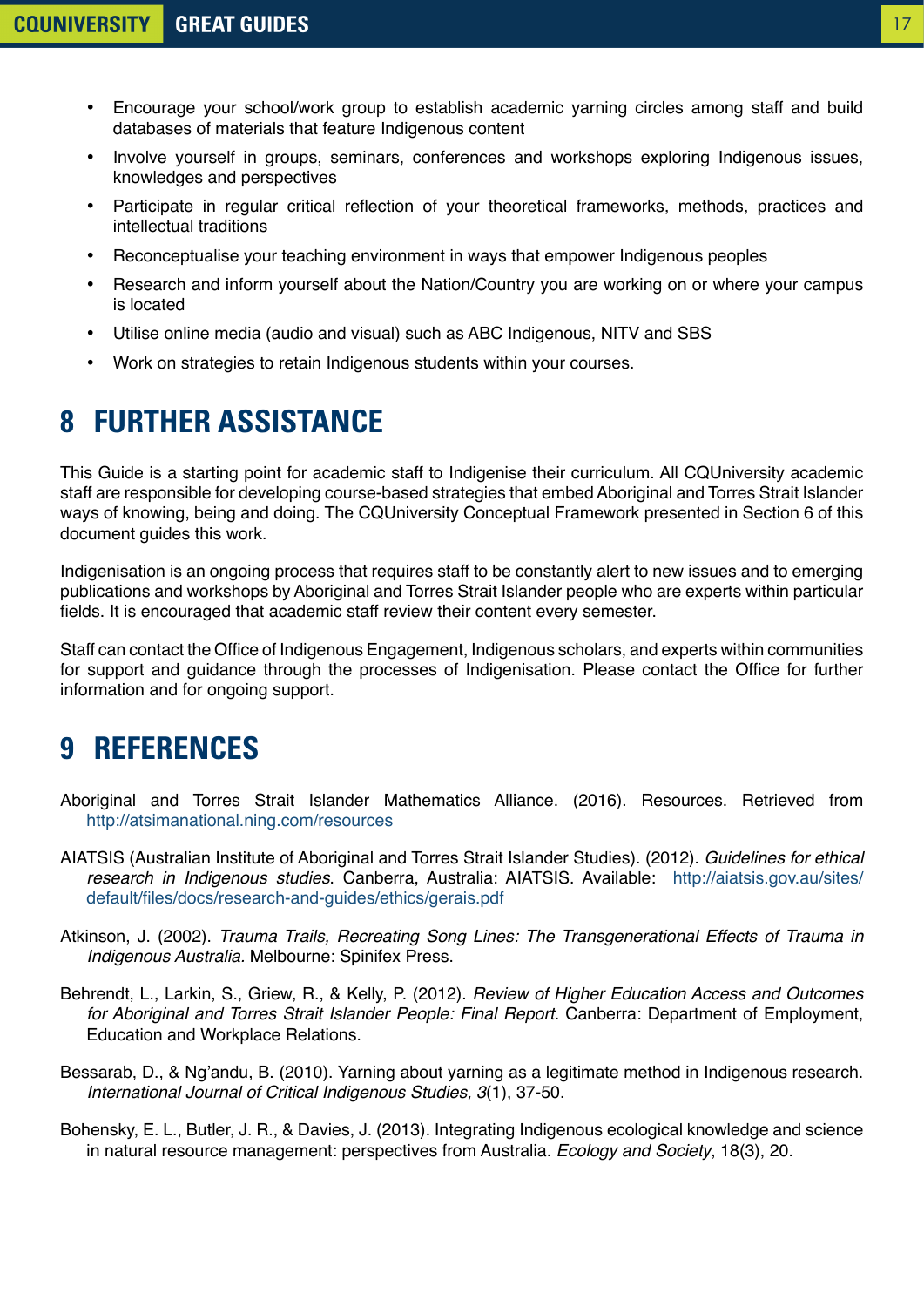- Brien, D. L., & Fredericks, B. (2015). Collaborative writing to enhance cross-cultural understanding within the academy. *Writing in Practice: The Journal of Creative Writing Research, 1*(1). Available: [http://www.nawe.](http://www.nawe.co.uk/DB/current-wip-edition/articles/collaborative-writing-to-enhance-cross-cultural-understanding-within-the-academy.html) [co.uk/DB/current-wip-edition/articles/collaborative-writing-to-enhance-cross-cultural-understanding](http://www.nawe.co.uk/DB/current-wip-edition/articles/collaborative-writing-to-enhance-cross-cultural-understanding-within-the-academy.html)[within-the-academy.html](http://www.nawe.co.uk/DB/current-wip-edition/articles/collaborative-writing-to-enhance-cross-cultural-understanding-within-the-academy.html)
- Chilisa, B. (2011). *Indigenous research methodologies*. Thousand Oaks, CA: Sage Publications.
- COAG (Council of Australian Governments). (n.d.). *Closing the Gap in Indigenous Disadvantage* [website]. Canberra: Author. Available: [https://www.coag.gov.au/closing\\_the\\_gap\\_in\\_indigenous\\_disadvantage](https://www.coag.gov.au/closing_the_gap_in_indigenous_disadvantage)
- Collard, K., Walker, R., & Dudgeon, P. (1998). *Aboriginalising the Curriculum: A Disciplined Approach?.* Perth: Curtin Indigenous Research Centre.
- Commonwealth Scientific and Industrial Research Organisation. (CSIRO). (2016). Indigenous STEM Education Program. Retrieved from<http://www.csiro.au/en/Education/Programs/Indigenous-STEM>
- CQUniversity. (2012). *Great Guide to Creating Graduate Attributes and Learning Outcomes*. Rockhampton: Author (in press).
- CQUniversity. (2012). *Great Guide to Internationalisation of the Curriculum.* Rockhampton: Author (in press).
- CQUniversity. (2012). *Indigenous Education Statement.* Rockhampton: Author. Available: [https://www.cqu.](mailto:/__data/assets/pdf_file/0004/98887/Indigenous-Education-Statement-CQUniversity?subject=) [edu.au/\\_\\_data/assets/pdf\\_file/0004/98887/Indigenous-Education-Statement-CQUniversity-2012.pdf](mailto:/__data/assets/pdf_file/0004/98887/Indigenous-Education-Statement-CQUniversity?subject=)
- CQUniversity. (2013). *Indigenous Education Statement.* Rockhampton: Author. Available: [https://www.cqu.](mailto:/__data/assets/pdf_file/0005/98888/Indigenous-Education-Statement-CQUniversity?subject=) [edu.au/\\_\\_data/assets/pdf\\_file/0005/98888/Indigenous-Education-Statement-CQUniversity-2013.pdf](mailto:/__data/assets/pdf_file/0005/98888/Indigenous-Education-Statement-CQUniversity?subject=)
- CQUniversity. (n.d.). *Reconciliation Action Plan (RAP).* Rockhampton: Author (in press).
- CQUniversity. (n.d.). *Reconciliation Statement*. Rockhampton: Author. Available: [https://www.cqu.edu.](https://www.cqu.edu.au/__data/assets/pdf_file/0012/20145/Reconciliation_Poster.pdf) au/ data/assets/pdf file/0012/20145/Reconciliation Poster.pdf
- Donovan, R., Owens, A., Sawir, E. (2012). *Top 10 Tips. Internationalising the Curriculum*. Rockhampton: CQUniversity. Available: [https://moodle.cqu.edu.au/pluginfile.php/231612/mod\\_glossary/](mailto:/pluginfile.php/231612/mod_glossary/attachment/448/Internationalising%20the?subject=) [attachment/448/Internationalising%20the%20Curriculum.pdf](mailto:/pluginfile.php/231612/mod_glossary/attachment/448/Internationalising%20the?subject=)
- Dudgeon, P., & Fielder, J. (2006). Third spaces within tertiary places: Indigenous Australian studies. *Journal of Community & Applied Social Psychology, 16*(5), 396-409.
- Flavell, H., Thackrah, R., & Hoffman, J. (2013). Developing Indigenous Australian cultural competence: A model for implementing Indigenous content into curricula*. Journal of Teaching and Learning for Graduate Employability, 4*(1), 39-57.
- Fredericks, B., & Brien, D. (2014). I have pen, book and food; now let's write: Indigenising a Postgraduate Writing Workshop. *AlterNative: An International Journal of Indigenous Peoples, 10*(4), 422-433.
- Fredericks, B., & Ward, R. (2014). Researching with us, our way. In O. Best & B. Fredericks (Eds.), *Yatdjuligin: Aboriginal and Torres Strait Islander Nursing and Midwifery* (pp. 189-203). Melbourne: Cambridge University Press.
- Green, D., Billy, J., & Tapim, A. (2010). Indigenous Australians' knowledge of weather and climate. *Climatic Change*, 100(2), 337-354.
- Indigenous Engineering. (2016). Engineering across cultures. Retrieved from [https://indigenousengineering.](https://indigenousengineering.wordpress.com) [wordpress.com](https://indigenousengineering.wordpress.com)
- James, R., & Devlin, M. (2006). *Improving Indigenous Outcomes and Enhancing Indigenous Culture and Knowledge in Australian Higher Education* (Report by the Indigenous Higher Education Advisory Council to the Minister for Education, Science and Training). Canberra: Department of Education, Science and Training.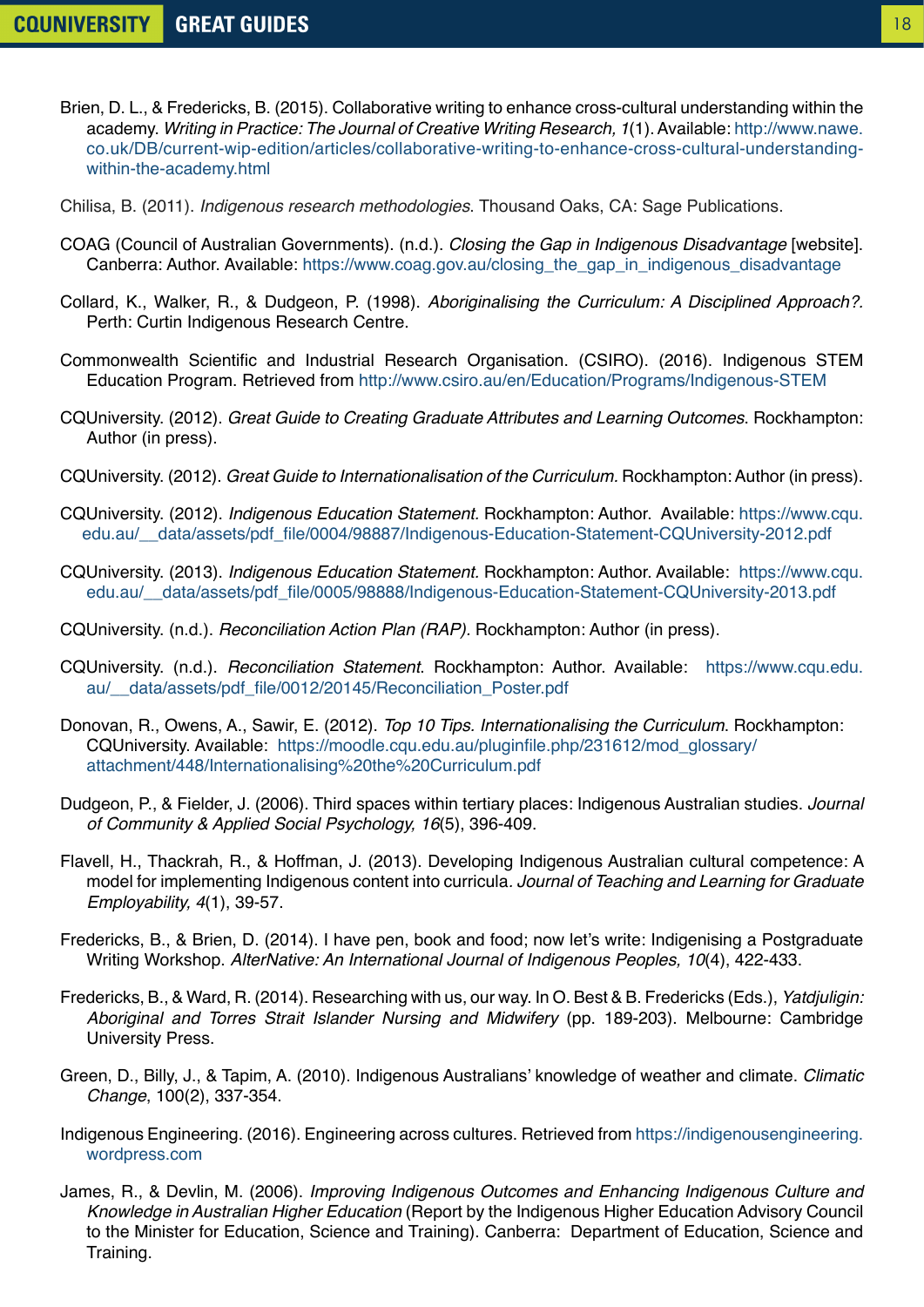- Kumashiro, K. (2000). Towards a theory of anti-oppressive education. *Review of Educational Research, 70*(1), 25-53.
- Lampert, J. (2003). The alabaster academy: Being a non-Indigenous academic in Indigenous studies. *Social Alternatives, 22*(3), 23-26.
- Laycock, A, Walker, D, Harrison & Brands, J. (2009). *Supporting Indigenous Researchers: A Practical Guide for Supervisors*. Darwin: CRCAH. Available: [https://www.lowitja.org.au/sites/default/files/docs/](https://www.lowitja.org.au/sites/default/files/docs/supervisors_guide1_0.pdf) supervisors\_quide1\_0.pdf
- Laycock, A, Walker, D, Harrison & Brands, J. (2011). *Researching Indigenous Health: A Practical Guide for Researchers*. Melbourne: The Lowitja Institute. Available:<https://www.lowitja.org.au/researchers-guide>
- Leonard, S., Parsons, M., Olawsky, K., & Kofod, F. (2013). The role of culture and traditional knowledge in climate change adaptation: Insights from East Kimberley, Australia. *Global Environmental Change*, 23(3), 623-632.
- Martin, K. (2003). Ways of knowing, being and doing: A theoretical framework and methods for indigenous and indigenist re‐search. *Journal of Australian Studies, 27*(76), 203-214.
- Nakata, M. (2002). Indigenous knowledge and the cultural interface: Underlying issues at the intersection of knowledge and information systems. *IFLA Journal, 28*(5/6), 281-291.
- Nakata, M. (2007). *Disciplining the Savages, Savaging the Disciplines*. Canberra: Aboriginal Studies Press.
- NHMRC (National Health and Medical Research Council). (2003). *Values and ethics: Guidelines for ethical conduct in Aboriginal and Torres Strait Islander Health*. Canberra: NHMRC. Available: [http://www.nhmrc.](http://www.nhmrc.gov.au/_files_nhmrc/file/health_ethics/human/conduct/guidelines/e52.pdf) [gov.au/\\_files\\_nhmrc/file/health\\_ethics/human/conduct/guidelines/e52.pdf](http://www.nhmrc.gov.au/_files_nhmrc/file/health_ethics/human/conduct/guidelines/e52.pdf)
- NHMRC (National Health and Medical Research Council). (2005). *Keeping research on track: A guide for Aboriginal and Torres Strait Islander peoples about health research ethics*. NHMRC: Canberra. Available: [http://www.nhmrc.gov.au/\\_files\\_nhmrc/publications/attachments/e65.pdf](http://www.nhmrc.gov.au/_files_nhmrc/publications/attachments/e65.pdf)
- NIRAKN (National Indigenous Research and Knowledge Network). (n.d). NIRAKN website. Available:<http://www.nirakn.edu.au>.
- Ober, R., & Bat, M. (2008). Self-empowerment: Researching in a both-ways framework. *Ngoonjook: A Journal of Australian Indigenous Issues, 33,* 43-52.
- Roe, J. (2000). Cultural empowerment: Ngarlu a cultural and spiritual strengthening model. In P. Dudgeon, D. Garvey, & H. Pickett (Eds.), *Working with Indigenous Australians: A Handbook for Psychologists* (pp. 395 – 402). Perth: Centre for Aboriginal Studies, Curtin University of Technology.
- Smith, L. (1999). *Decolonising methodologies: Research and Indigenous Peoples*. London: Zed Books Ltd.
- Universities Australia. (2011). *National Best Practice Framework for Indigenous Cultural Competency in Australian Universities.* Canberra: Author. Available: [http://www.universitiesaustralia.edu.au/](http://www.universitiesaustralia.edu.au/lightbox/1312) [lightbox/1312](http://www.universitiesaustralia.edu.au/lightbox/1312)
- Walker, M., Fredericks, B., Mills, K., & Anderson, D. (2014). "Yarning" as a method for community-based health research with indigenous women: the indigenous women's wellness research program. *Health care for women international*, *35*(10), 1216-1226.
- Walter, M., & Andersen, C. (2013). *Indigenous statistics: A quantitative research methodology*. Walnut Creek, CA: USA. Left Coast Press.
- Watkin-Lui, F. (2015). *Indigenisation of a Doctoral Program.* Presentation at the Indigenisation within Higher Education Symposium, 19 June, 2015, Griffith University, Brisbane, Australia.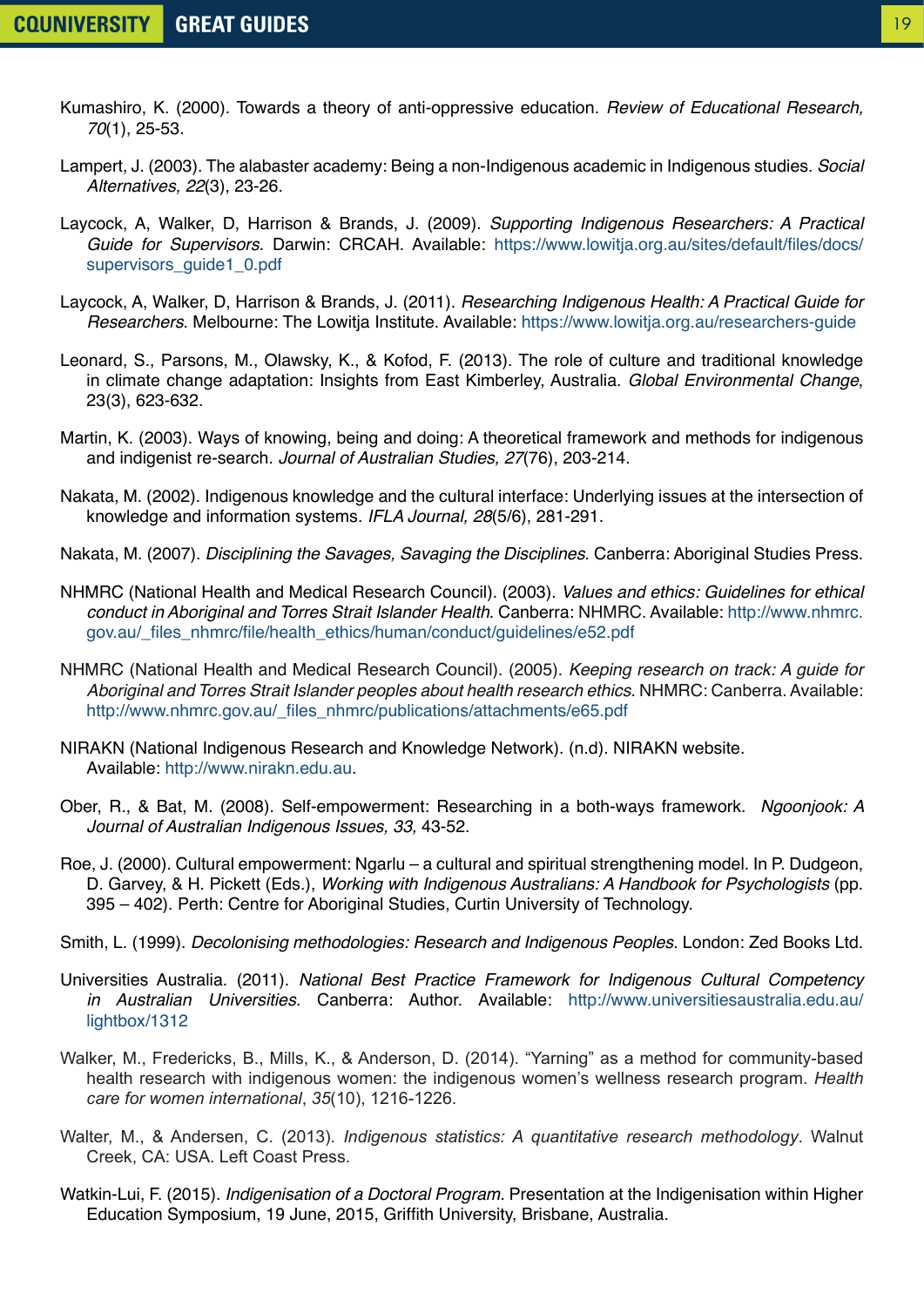- Williamson, J., & Dalal, P. (2007). Indigenising the Curriculum or Negotiating the Tensions at the Cultural Interface? Embedding Indigenous Perspectives and Pedagogies in a University Curriculum. *Australian Journal of Indigenous Education, 36*, 51-58.
- Yibarbuk, D., Whitehead, P. J., Russell‐Smith, J., Jackson, D., Godjuwa, C., Fisher, A., ... & Bowman, D. M. J. S. (2001). Fire ecology and Aboriginal land management in central Arnhem Land, northern Australia: a tradition of ecosystem management. *Journal of Biogeography*, 28(3), 325-343.
- Ziembicki, M. R., Woinarski, J. C. Z., & Mackey, B. (2013). Evaluating the status of species using Indigenous knowledge: Novel evidence for major native mammal declines in northern Australia. *Biological Conservation*, 157, 78-92.
- Zubrzycki, J., Green, S., Jones, V., Stratton, K., Young, S. and Bessarab, D. (2014). *Getting it Right: Creating Partnerships for Change. Integrating Aboriginal and Torres Strait Islander knowledges in social work education and practice. Teaching and Learning Framework.* Australian Government Office for Learning and Teaching, Sydney, Australia.